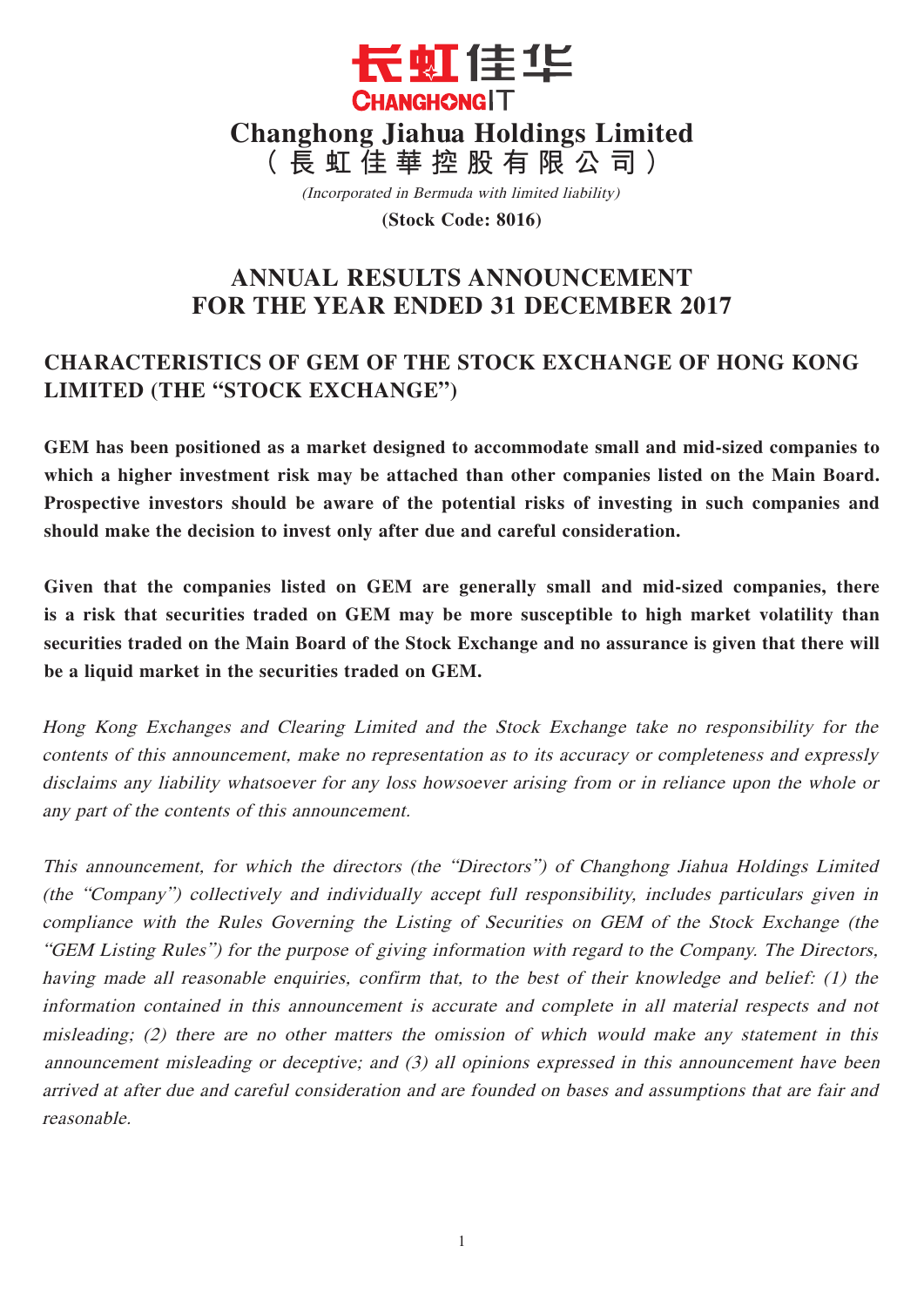## **RESULTS**

The board of directors (the "Board") of the Company is pleased to announce the audited consolidated financial results of the Company and its subsidiaries (collectively, the "Group") for the year ended 31 December 2017.

# **CONSOLIDATED STATEMENT OF PROFIT OR LOSS AND OTHER COMPREHENSIVE INCOME**

For the year ended 31 December 2017

|                                                         |                             | 2017            | 2016         |
|---------------------------------------------------------|-----------------------------|-----------------|--------------|
|                                                         | <b>NOTES</b>                | <b>HK\$'000</b> | HK\$'000     |
| <b>Continuing operations</b>                            |                             |                 |              |
| Revenue                                                 | $\mathcal{L}_{\mathcal{L}}$ | 21,024,255      | 19,063,248   |
| Cost of sales                                           |                             | (20, 255, 406)  | (18,306,118) |
| Gross profit                                            |                             | 768,849         | 757,130      |
| Other income                                            | $\mathfrak{Z}$              | 27,100          | 28,452       |
| Distribution and selling expenses                       |                             | (285, 494)      | (284, 624)   |
| Research and development expenses                       |                             | (8, 842)        | (14, 314)    |
| Administrative expenses                                 |                             | (116, 191)      | (114, 679)   |
| Finance costs                                           | $\mathfrak{H}$              | (40, 224)       | (41, 017)    |
| Bad debts and impairment loss on trade receivables, net |                             | (18, 365)       | (14, 344)    |
| Exchange gain (loss), net                               |                             | 1,253           | (6, 438)     |
| Profit before tax                                       |                             | 328,086         | 310,166      |
| Income tax expenses                                     | 6                           | (83, 560)       | (85, 402)    |
| Profit for the year from continuing operations          | $\mathcal T$                | 244,526         | 224,764      |
| <b>Discontinued operation</b>                           |                             |                 |              |
| Profit for the year from discontinued operation         | 11                          |                 | 8,007        |
| Profit for the year                                     |                             | 244,526         | 232,771      |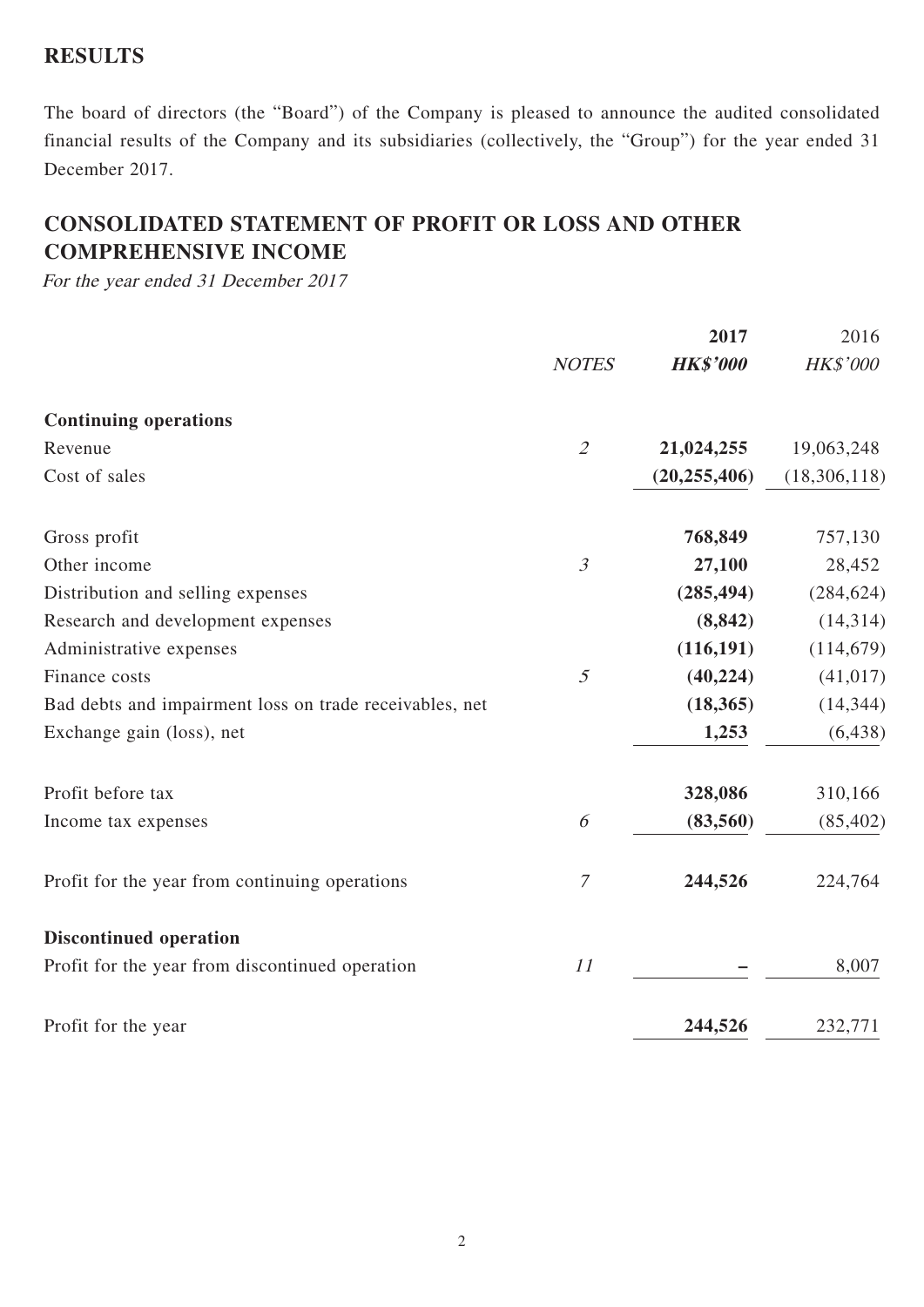|                                                               |             | 2017            | 2016      |
|---------------------------------------------------------------|-------------|-----------------|-----------|
|                                                               | <b>NOTE</b> | <b>HK\$'000</b> | HK\$'000  |
| Other comprehensive income (expense)                          |             |                 |           |
| Item that will not be reclassified to profit or loss:         |             |                 |           |
| Exchange differences arising from translation of              |             |                 |           |
| financial statements to presentation currency                 |             | 111,650         |           |
| Item that may be reclassified subsequently to profit or loss: |             |                 |           |
| Exchange differences arising from translation of              |             |                 |           |
| foreign operations                                            |             |                 | (98, 397) |
| Total comprehensive income for the year                       |             | 356,176         | 134,374   |
|                                                               |             |                 |           |
| Profit for the year attributable to owners of the Company:    |             |                 |           |
| - from continuing operations                                  |             | 356,176         | 224,764   |
| - from discontinued operation                                 |             |                 | 8,007     |
|                                                               |             | 356,176         | 232,771   |
|                                                               |             |                 |           |
| Total comprehensive income attributable to owners of          |             |                 |           |
| the Company:                                                  |             |                 |           |
| - from continuing operations                                  |             | 356,176         | 126,367   |
| - from discontinued operation                                 |             |                 | 8,007     |
|                                                               |             | 356,176         | 134,374   |
| <b>Earnings per share</b>                                     | 8           |                 |           |
|                                                               |             |                 |           |
| From continuing and discontinued operations                   |             |                 |           |
| Basic and diluted (HK cents)                                  |             | 9.51            | 9.06      |
| From continuing operations                                    |             |                 |           |
| Basic and diluted (HK cents)                                  |             | 9.51            | 8.74      |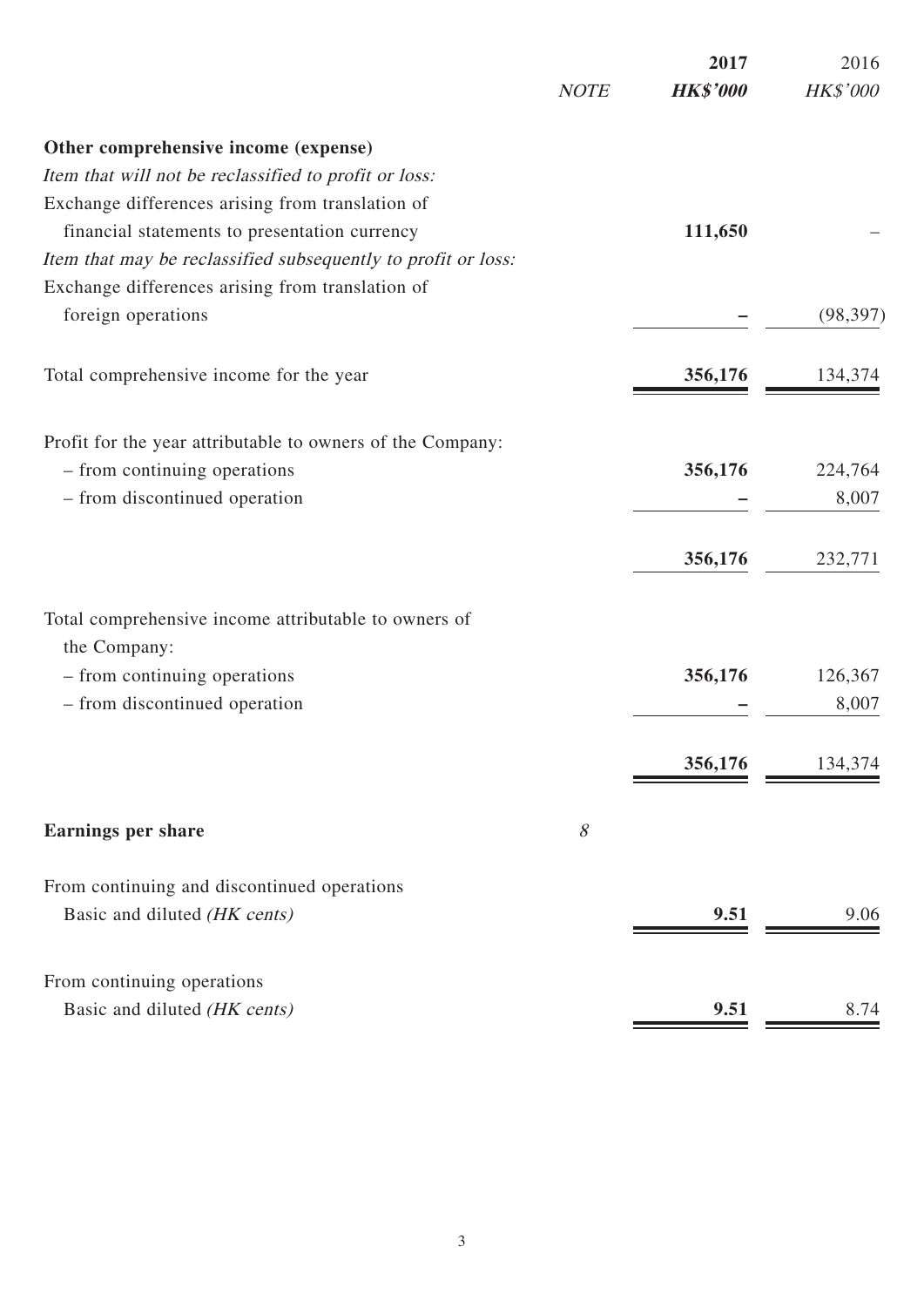# **CONSOLIDATED STATEMENT OF FINANCIAL POSITION**

At 31 December 2017

|                                              |              | 2017            | 2016      |
|----------------------------------------------|--------------|-----------------|-----------|
|                                              | <b>NOTES</b> | <b>HK\$'000</b> | HK\$'000  |
| <b>Non-current assets</b>                    |              |                 |           |
| Plant and equipment                          |              | 29,255          | 30,350    |
| Intangible assets                            |              | 34,515          |           |
| Available-for-sale investment                |              | 21,384          | 9,223     |
|                                              |              | 85,154          | 39,573    |
| <b>Current assets</b>                        |              |                 |           |
| Inventories                                  |              | 1,976,801       | 1,318,904 |
| Trade and bills receivables                  | 9            | 1,494,684       | 1,400,826 |
| Prepayments, deposits and other receivables  |              | 63,006          | 51,171    |
| Amounts due from related companies           |              | 7,163           | 17,930    |
| Trade deposits paid                          |              | 475,190         | 675,125   |
| Pledged bank deposits                        |              | 130,400         | 54,122    |
| Bank balances and cash                       |              | 467,245         | 253,282   |
|                                              |              | 4,614,489       | 3,771,360 |
| <b>Current liabilities</b>                   |              |                 |           |
| Trade and bills payables                     | 10           | 2,043,973       | 1,607,015 |
| Other payables                               |              | 258,734         | 238,110   |
| Tax payables                                 |              | 6,109           | 23,830    |
| <b>Borrowings</b>                            |              | 459,821         | 315,073   |
| Amounts due to related companies             |              | 6,778           | 13,912    |
| Customer deposits                            |              | 284,694         | 249,524   |
|                                              |              | 3,060,109       | 2,447,464 |
| Net current assets                           |              | 1,554,380       | 1,323,896 |
| <b>Total assets less current liabilities</b> |              | 1,639,534       | 1,363,469 |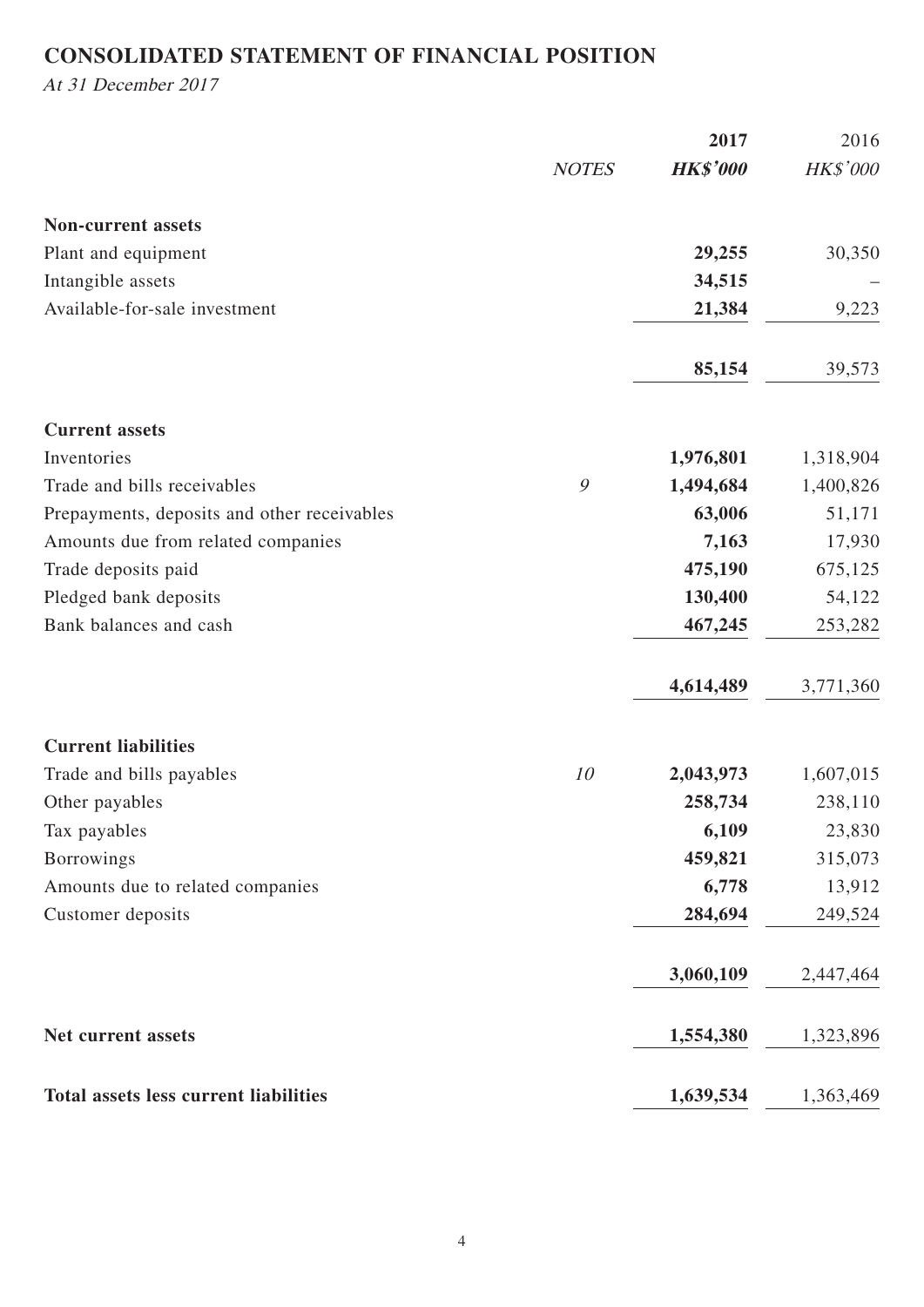|                               | 2017            | 2016      |
|-------------------------------|-----------------|-----------|
|                               | <b>HK\$'000</b> | HK\$'000  |
| <b>Non-current liability</b>  |                 |           |
| Government grants             | 3,289           | 6,284     |
| <b>Net assets</b>             | 1,636,245       | 1,357,185 |
| <b>Capital and reserves</b>   |                 |           |
| Share capital                 | 36,366          | 36,366    |
| Convertible preference shares | 27,897          | 27,897    |
| Reserves                      | 1,571,982       | 1,292,922 |
| Total equity                  | 1,636,245       | 1,357,185 |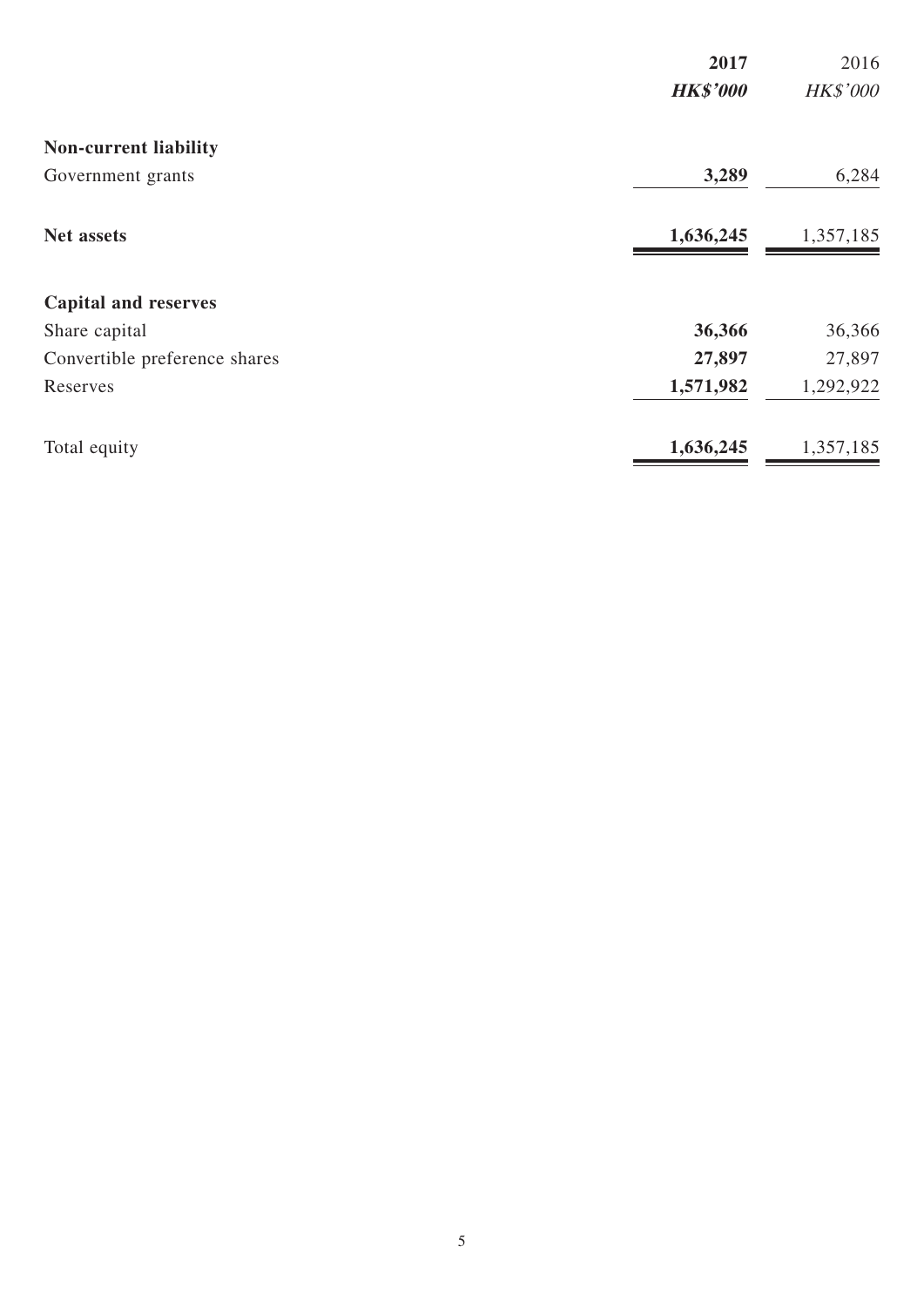## **CONSOLIDATED STATEMENT OF CHANGES IN EQUITY**

For the year ended 31 December 2017

|          | Convertible |            |                    |                          |                        | Contributed     |                        |                                 |
|----------|-------------|------------|--------------------|--------------------------|------------------------|-----------------|------------------------|---------------------------------|
| capital  | share       | reserve    | reserve            | reserve                  | reserve                | surplus         |                        | Total                           |
| HK\$'000 | HK\$'000    | HK\$'000   | HK\$'000           | <b>HK\$'000</b>          | HK\$'000               | <b>HK\$'000</b> | HK\$'000               | HK\$'000                        |
|          |             | (Note i)   | (Noteii)           |                          | (Noteiii)              | (Note $iv$ )    |                        |                                 |
| 36,366   | 27,897      | 49,535     | (1,248,106)        | (37, 071)                | (203, 432)             | 2,043,641       | 605,391                | 1,274,221                       |
|          |             |            |                    |                          |                        |                 | 232,771                | 232,771                         |
|          |             |            |                    |                          |                        |                 |                        |                                 |
|          |             |            |                    | (98, 397)                |                        |                 |                        | (98, 397)                       |
|          |             |            |                    |                          |                        |                 |                        |                                 |
|          |             |            |                    | (98, 397)                |                        |                 | 232,771                | 134,374                         |
|          |             | 7,185      |                    | $\overline{\phantom{0}}$ |                        |                 | (7,185)                |                                 |
|          |             |            |                    |                          |                        |                 |                        |                                 |
|          |             |            |                    |                          |                        |                 |                        | (51, 410)                       |
|          |             |            |                    |                          |                        |                 |                        |                                 |
| 36,366   | 27,897      | 56,720     | (1,248,106)        | (135, 468)               | (203, 432)             | 1,992,231       | 830,977                | 1,357,185                       |
|          |             |            |                    |                          |                        |                 | 244,526                | 244,526                         |
|          |             |            |                    |                          |                        |                 |                        |                                 |
|          |             |            |                    |                          |                        |                 |                        | 111,650                         |
|          |             |            |                    |                          |                        |                 |                        |                                 |
|          |             |            |                    |                          |                        |                 |                        |                                 |
|          |             |            |                    | 111,650                  |                        |                 | 244,526                | 356,176                         |
|          |             |            |                    |                          |                        |                 |                        |                                 |
|          |             |            |                    |                          |                        |                 |                        |                                 |
|          |             |            |                    |                          |                        |                 |                        | (77, 116)                       |
| 36,366   | 27,897      | 65,302     | (1,248,106)        | (23, 818)                | (203, 432)             | 1,915,115       | 1,066,921              | 1,636,245                       |
|          | Share       | preference | Statutory<br>8,582 | Merger                   | Translation<br>111,650 | Other           | (51, 410)<br>(77, 116) | Retained<br>earnings<br>(8,582) |

#### Notes:

- (i) In accordance with the Articles and Association of the People's Republic of China (the "PRC") subsidiaries and the relevant laws and regulations applicable in the PRC, companies established in the PRC are required to appropriate at least 10% of their statutory annual profits after tax determined in accordance with the relevant statutory rules and regulations applicable to enterprises in the PRC to the statutory reserve until the balance of the reserve reaches 50% of their respective registered capitals. Subject to certain restrictions as set out in the relevant PRC regulations, the statutory reserve may be used to offset against accumulated losses of the respective PRC companies. The amount of the transfer is subject to the approval of the board of director of the respective PRC companies.
- (ii) The merger reserve represents the difference between the considerations and the assets and liabilities acquired under business combinations under common control.
- (iii) The other reserve represents the difference between the consideration paid and the carrying values of non-controlling interests acquired during the year ended 31 December 2014.
- (iv) On 15 May 2015, a resolution was passed on the annual general meeting to approve the reduction of the amount of approximately HK\$2,095,051,000 standing to the credit of the share premium account of the Company and the transfer of the entire amount to the contributed surplus account of the Company.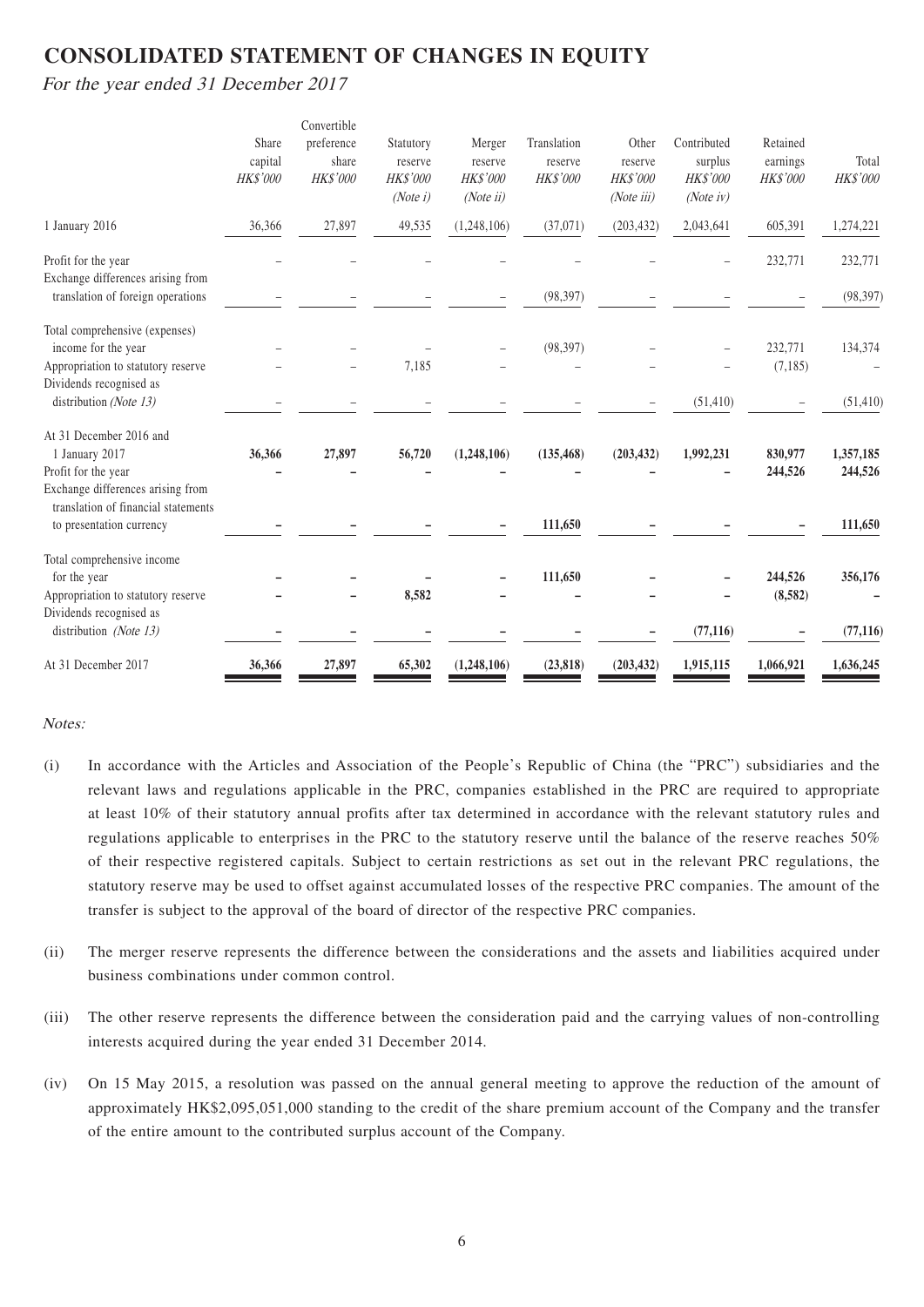## **NOTES TO THE CONSOLIDATED FINANCIAL STATEMENTS**

For the year ended 31 December 2017

#### **1.1 GENERAL**

Changhong Jiahua Holdings Limited (the "Company") was incorporated in Bermuda with limited liability.

The address of its registered office is Clarendon House, 2 Church Street, Hamilton HM 11, Bermuda. The address of its principal place of business is Unit 1412, 14/F., West Tower, Shun Tak Centre, 168-200 Connaught Road Central, Hong Kong. The Company's shares are listed on GEM ("GEM") of The Stock Exchange of Hong Kong Limited (the "Stock Exchange").

The consolidated financial statements are presented in Hong Kong dollars ("HK\$"). As the Company is a public company with its shares listed on the Stock Exchange with most of its investors located in Hong Kong, the directors of the Company consider that HK\$ is preferable in presenting the operating result and financial position of the Group.

Sichuan Changhong Electronic Co., Limited ("Sichuan Changhong"), a company incorporated in the PRC with its shares listed on Shanghai Stock Exchange, has obtained the control over the board of directors of the Company since 2012. In the opinion of the directors of the Company, the immediate and ultimate holding company of the Company is Sichuan Changhong as at 31 December 2017.

The Company is an investment holding company.

#### **1.2 APPLICATION OF NEW AND REVISED HONG KONG FINANCIAL REPORTING STANDARDS ("HKFRSs")**

#### **Amendments to HKFRSs that are mandatorily effective for the current year**

The Group has applied the following amendments to HKFRSs issued by the Hong Kong Institute of Certified Public Accountants ("HKICPA") for the first time in the current year:

| Amendments to HKAS 7   | Disclosure Initiative                                            |
|------------------------|------------------------------------------------------------------|
| Amendments to HKAS 12  | Recognition of Deferred Tax Assets for Unrealised Losses         |
| Amendments to HKFRS 12 | As part of the Annual Improvements to HKFRSs $2014 - 2016$ Cycle |

Except as described below, the application of the amendments to HKFRSs in the current year has had no material impact on the Group's financial performance and positions for the current and prior years and/or on the disclosures set out in these consolidated financial statements.

#### **Amendments to HKAS 7 Disclosure Initiative**

The Group has applied these amendments for the first time in the current year. The amendments require an entity to provide disclosures that enable users of financial statements to evaluate changes in liabilities arising from financing activities, including both cash and non-cash changes. In addition, the amendments also require disclosures on changes in financial assets if cash flows from those financial assets were, or future cash flows will be, included in cash flows from financing activities.

Specifically, the amendments require the following to be disclosed: (i) changes from financing cash flows; (ii) changes arising from obtaining or losing control of subsidiaries or other businesses; (iii) the effect of changes in foreign exchange rates; (iv) changes in fair values; and (v) other changes.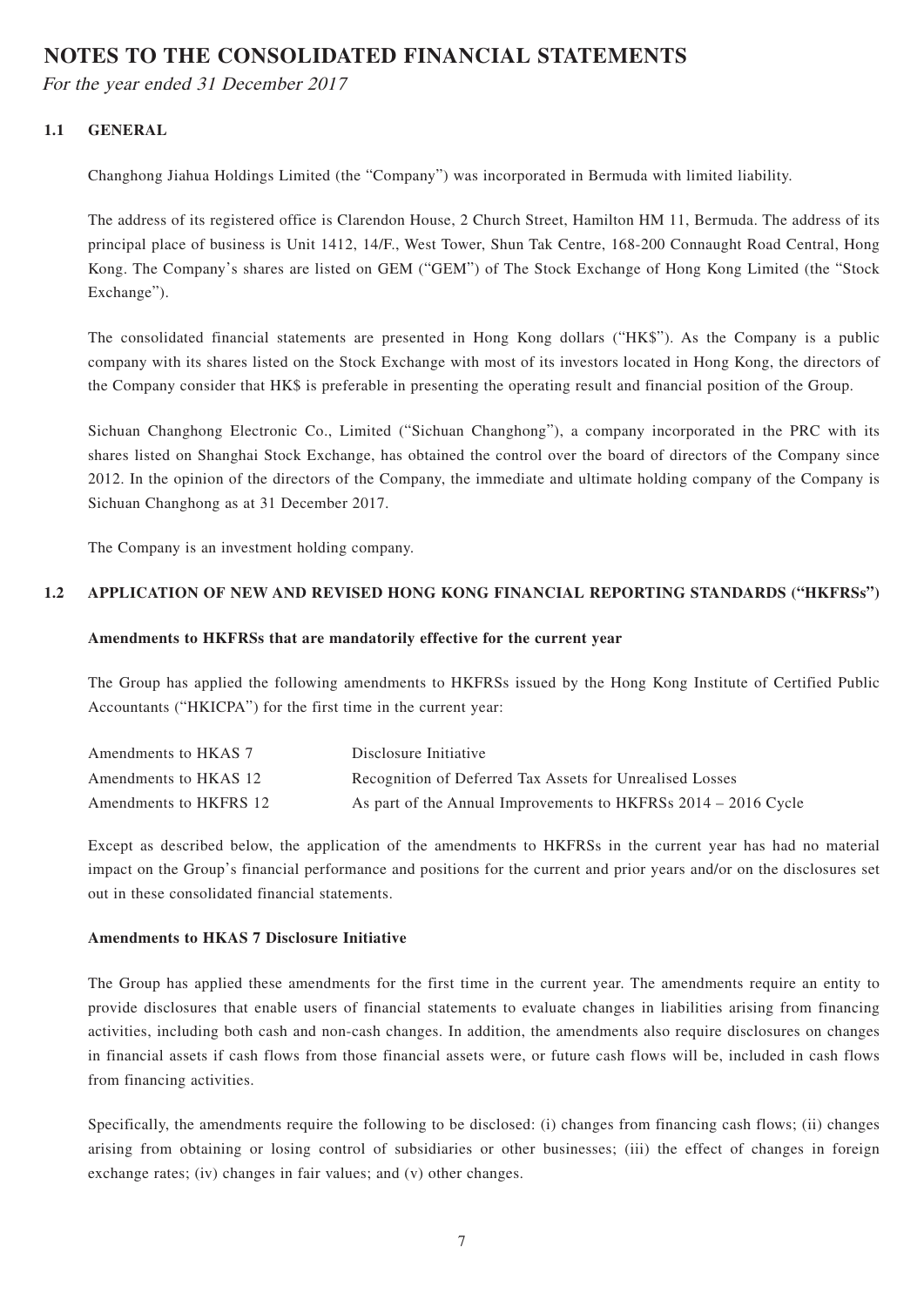#### **2. REVENUE**

#### **Continuing operations**

The principal activities of the Group are the provision of professional integrated IT solutions and services, and distribution of IT corporate products, digital products, own brand products and related parts and components.

Revenue represents net amount received and receivable for the sale of different types of IT products, self-developed products, provision of professional integrated IT solutions and services net of corresponding sales related taxes and rebate. The amounts of each significant category of revenue recognised in revenue for the year from continuing operations are as follows:

|    |                              | 2017            | 2016       |
|----|------------------------------|-----------------|------------|
|    |                              | <b>HK\$'000</b> | HK\$'000   |
|    | <b>IT Consumer Products</b>  | 10,809,340      | 9,803,344  |
|    | IT Corporate Products        | 5,560,739       | 4,972,014  |
|    | Others                       | 4,654,176       | 4,287,890  |
|    |                              | 21,024,255      | 19,063,248 |
| 3. | <b>OTHER INCOME</b>          |                 |            |
|    |                              | 2017            | 2016       |
|    |                              | <b>HK\$'000</b> | HK\$'000   |
|    | <b>Continuing operations</b> |                 |            |
|    | Bank interest income         | 5,310           | 2,513      |
|    | Government grants            | 17,597          | 23,845     |
|    | Waive of customer deposits   | 2,450           |            |
|    | Others                       | 1,743           | 2,094      |
|    |                              | 27,100          | 28,452     |
|    |                              |                 |            |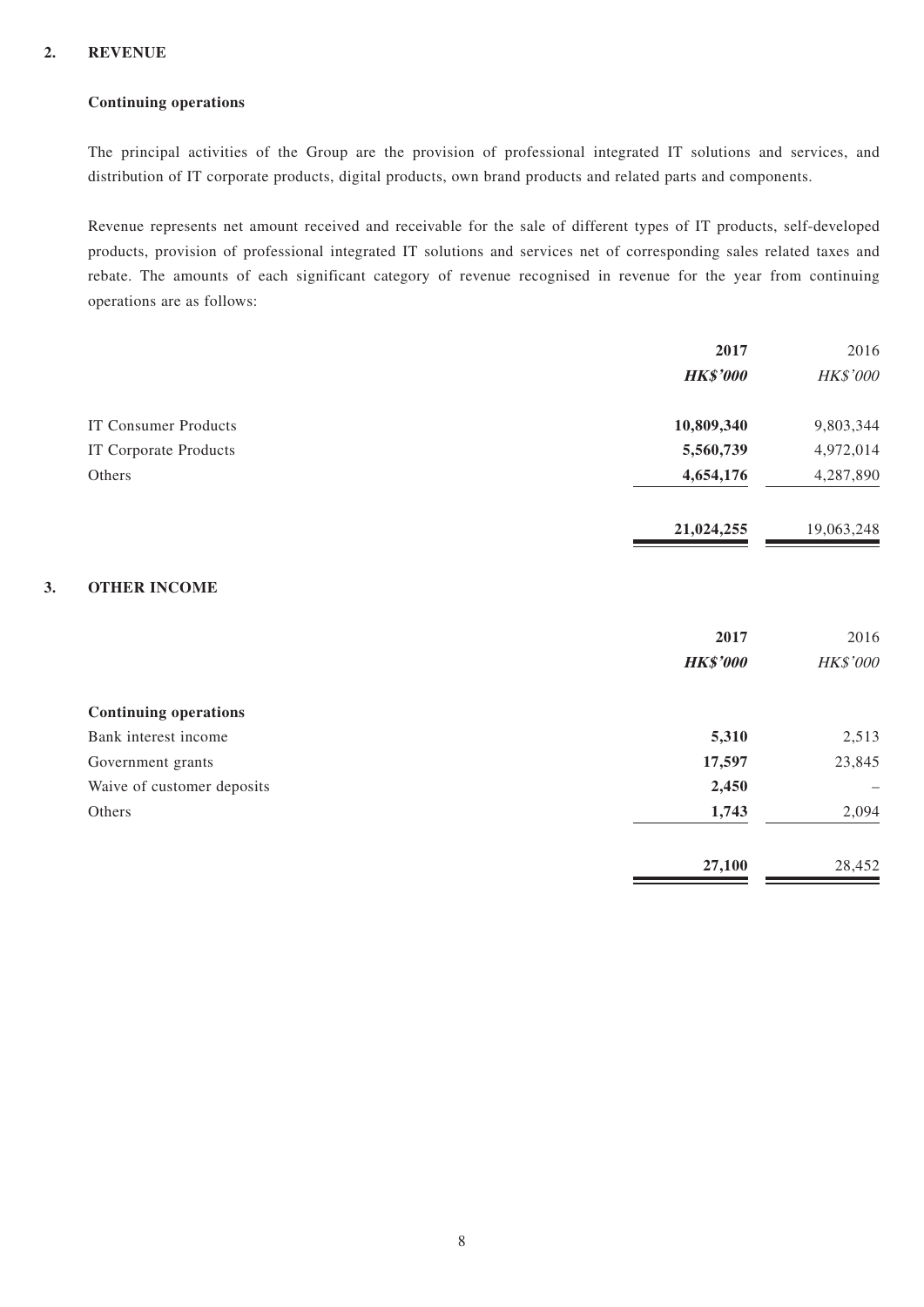#### **4. SEGMENT INFORMATION**

Information reported to the executive directors or management of the Company, being the chief operating decision maker (the "CODM"), for the purposes of resource allocation and assessment of segment performance focuses on types of goods or services delivered or provided.

Specifically, the Group's reportable and operating segments under HKFRS 8 are as follows:

#### **Continuing operations:**

- 1. IT Consumer Products distribution of IT consumer products which include mainly personal computers, digital products and IT accessories.
- 2. IT Corporate Products distribution of IT corporate products which include mainly storage products, minicomputers, networking products, personal computer servers, intelligent building management system products and unified communication and contact centre products.
- 3. Others distribution of smartphones and development of its own brand products including but not limited to mobile location-based service products and provision of professional integrated IT solutions and services.

#### **Discontinued operation:**

Consumer Electronic Products – trading of consumer electronic products which include mainly LCD panels, electronic parts and components.

Segment profit represents the profit earned by each segment without allocation of other income, research and development expenses, finance costs exchange loss, net as well as unallocated head office and corporate administrative expenses. This is the measure reported to the CODM for the purposes of resource allocation and performance assessment.

Segment assets do not include plant and equipment, intangible assets, prepayments, deposits and other receivables, pledged bank deposits, bank balances and cash and available-for-sale investment. Segment liabilities do not include other payables, tax payables, amounts due to related companies, government grants and borrowings.

The segment information reported does not include any amounts of the above discontinued operation, which is described in more detail in Note 11.

The following is an analysis of the Group's revenue and results from continuing operations, as well as assets and liabilities by reportable and operating segment: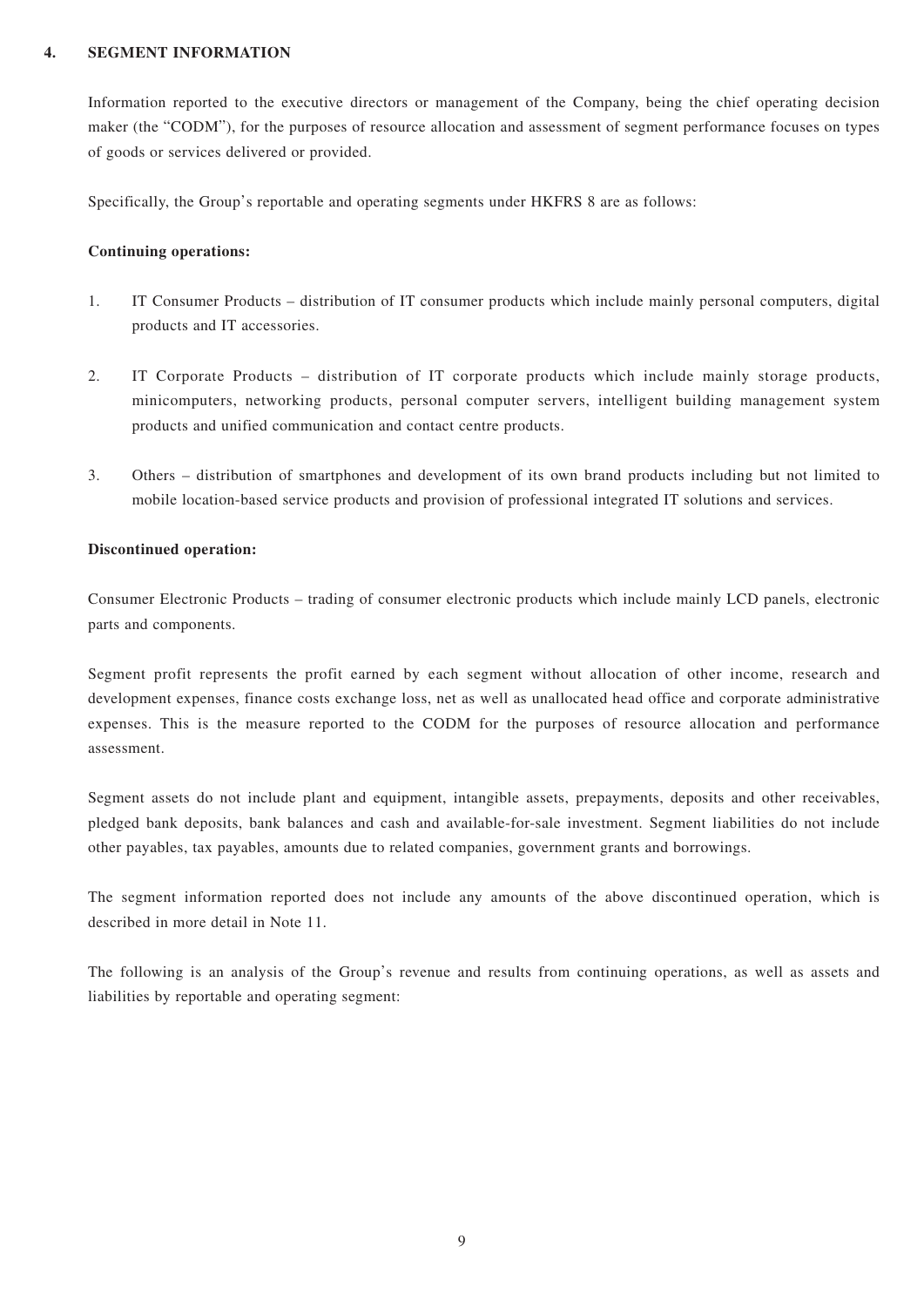### **For the year ended 31 December 2017**

### **Continuing operations**

|                                             | IT<br>consumer<br>products<br><b>HK\$'000</b> | IT<br>corporate<br>products<br><b>HK\$'000</b> | <b>Others</b><br><b>HK\$'000</b> | <b>Total</b><br><b>HK\$'000</b> |
|---------------------------------------------|-----------------------------------------------|------------------------------------------------|----------------------------------|---------------------------------|
| Revenue                                     |                                               |                                                |                                  |                                 |
| External sales                              | 10,809,340                                    | 5,560,739                                      | 4,654,176                        | 21,024,255                      |
| <b>Segment profit</b>                       | 194,403                                       | 256,698                                        | 13,889                           | 464,990                         |
| Other income                                |                                               |                                                |                                  | 27,100                          |
| Research and development expenses           |                                               |                                                |                                  | (8, 842)                        |
| Administrative expenses                     |                                               |                                                |                                  | (116, 191)                      |
| Exchange gain, net                          |                                               |                                                |                                  | 1,253                           |
| Finance costs                               |                                               |                                                |                                  | (40, 224)                       |
| Profit before tax                           |                                               |                                                |                                  | 328,086                         |
| <b>Segment assets</b>                       | 1,916,869                                     | 1,871,580                                      | 165,389                          | 3,953,838                       |
| Unallocated assets:                         |                                               |                                                |                                  |                                 |
| Pledged bank deposits                       |                                               |                                                |                                  | 130,400                         |
| Bank balances and cash                      |                                               |                                                |                                  | 467,245                         |
| Prepayments, deposits and other receivables |                                               |                                                |                                  | 63,006                          |
| Plant and equipment                         |                                               |                                                |                                  | 29,255                          |
| Intangible assets                           |                                               |                                                |                                  | 34,515                          |
| Available-for-sale investment               |                                               |                                                |                                  | 21,384                          |
| Total segment and consolidated assets       |                                               |                                                |                                  | 4,699,643                       |
| <b>Segment liabilities</b>                  | 1,097,091                                     | 1,098,099                                      | 133,477                          | 2,328,667                       |
| Unallocated liabilities:                    |                                               |                                                |                                  |                                 |
| Other payables                              |                                               |                                                |                                  | 258,734                         |
| Amounts due to related companies            |                                               |                                                |                                  | 6,778                           |
| Government grants                           |                                               |                                                |                                  | 3,289                           |
| Tax payables                                |                                               |                                                |                                  | 6,109                           |
| Borrowings                                  |                                               |                                                |                                  | 459,821                         |
| Total segment and consolidated liabilities  |                                               |                                                |                                  | 3,063,398                       |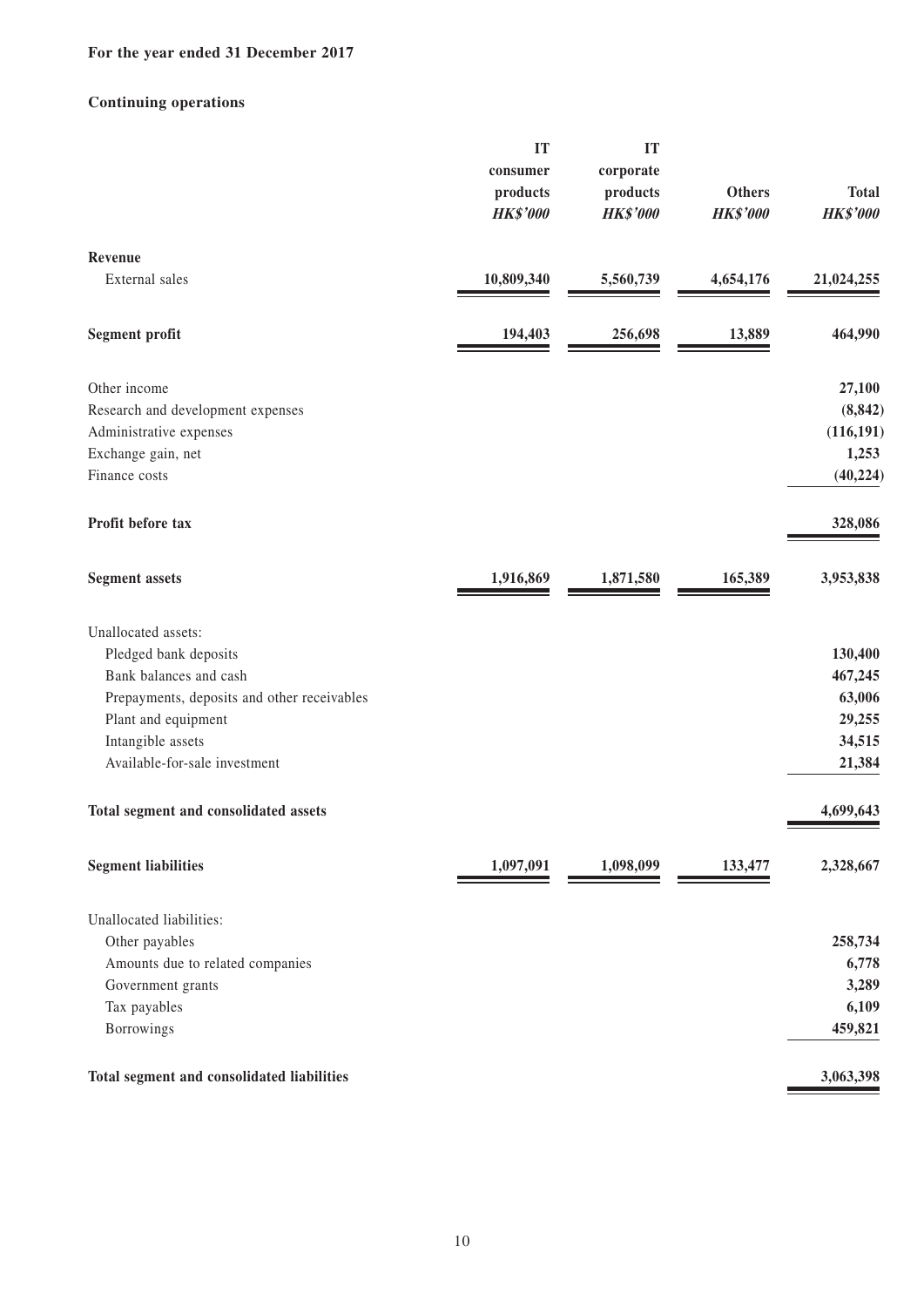### Continuing operations

|                                             | IT<br>consumer<br>products<br>HK\$'000 | IT<br>corporate<br>products<br>HK\$'000 | Others<br>HK\$'000 | Total<br>HK\$'000 |
|---------------------------------------------|----------------------------------------|-----------------------------------------|--------------------|-------------------|
| Revenue                                     |                                        |                                         |                    |                   |
| External sales                              | 9,803,344                              | 4,972,014                               | 4,287,890          | 19,063,248        |
| <b>Segment profit</b>                       | 183,622                                | 231,889                                 | 42,651             | 458,162           |
| Other income                                |                                        |                                         |                    | 28,452            |
| Research and development expenses           |                                        |                                         |                    | (14, 314)         |
| Administrative expenses                     |                                        |                                         |                    | (114, 679)        |
| Exchange loss, net                          |                                        |                                         |                    | (6, 438)          |
| Finance costs                               |                                        |                                         |                    | (41, 017)         |
| Profit before tax                           |                                        |                                         |                    | 310,166           |
| <b>Segment assets</b>                       | 1,668,334                              | 1,688,388                               | 56,063             | 3,412,785         |
| Unallocated assets:                         |                                        |                                         |                    |                   |
| Pledged bank deposits                       |                                        |                                         |                    | 54,122            |
| Bank balances and cash                      |                                        |                                         |                    | 253,282           |
| Prepayments, deposits and other receivables |                                        |                                         |                    | 51,171            |
| Plant and equipment                         |                                        |                                         |                    | 30,350            |
| Available-for-sale investment               |                                        |                                         |                    | 9,223             |
| Total segment and consolidated assets       |                                        |                                         |                    | 3,810,933         |
| <b>Segment liabilities</b>                  | 921,492                                | 914,403                                 | 20,644             | 1,856,539         |
| Unallocated liabilities:                    |                                        |                                         |                    |                   |
| Other payables                              |                                        |                                         |                    | 238,110           |
| Amounts due to related companies            |                                        |                                         |                    | 13,912            |
| Government grants                           |                                        |                                         |                    | 6,284             |
| Tax payables                                |                                        |                                         |                    | 23,830            |
| Borrowings                                  |                                        |                                         |                    | 315,073           |
| Total segment and consolidated liabilities  |                                        |                                         |                    | 2,453,748         |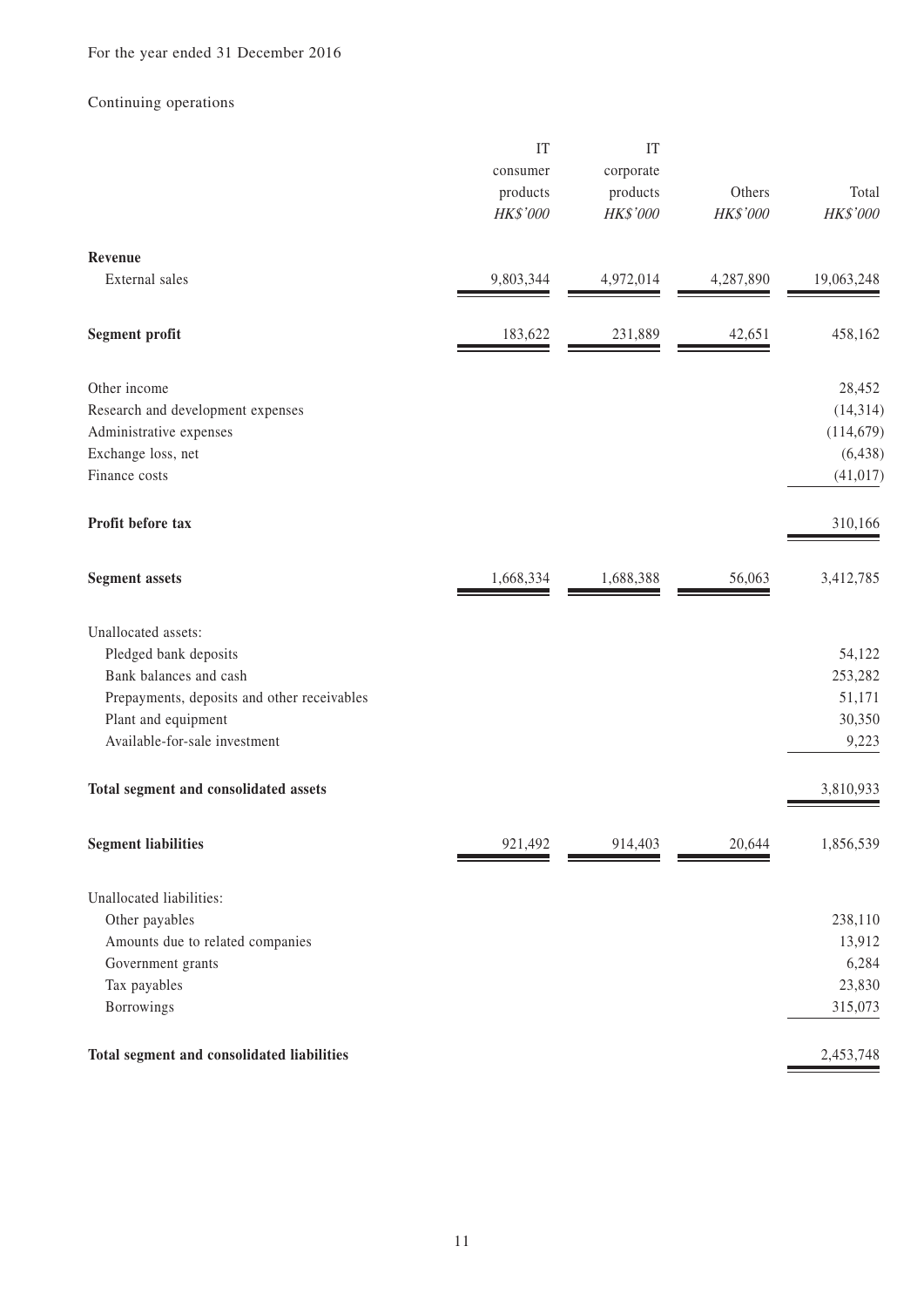### **For the year ended 31 December 2017**

### **Continuing operations**

|                                                                                 | IT<br>consumer              | IT<br>corporate             |                                  |                                       |                          |
|---------------------------------------------------------------------------------|-----------------------------|-----------------------------|----------------------------------|---------------------------------------|--------------------------|
|                                                                                 | products<br><b>HK\$'000</b> | products<br><b>HK\$'000</b> | <b>Others</b><br><b>HK\$'000</b> | <b>Unallocated</b><br><b>HK\$'000</b> | Total<br><b>HK\$'000</b> |
| Amounts included in the measure of<br>segment profit or loss or segment assets: |                             |                             |                                  |                                       |                          |
| Impairment loss on trade receivables, net                                       | 9,498                       | 8,267                       | 600                              |                                       | 18,365                   |
| (Reversal of allowance) allowance for inventories                               | (296)                       | (1,933)                     | 5,818                            |                                       | 3,589                    |
| Amounts regularly provided to the CODM but not included                         |                             |                             |                                  |                                       |                          |
| in the measure of segment profit or loss or segment assets:                     |                             |                             |                                  |                                       |                          |
| Research and development expenses                                               |                             |                             |                                  | 8,842                                 | 8,842                    |
| Addition to non-current assets                                                  |                             |                             |                                  | 47,163                                | 47,163                   |
| Depreciation                                                                    |                             |                             |                                  | 5,437                                 | 5,437                    |
| Amortisation                                                                    |                             |                             |                                  | 306                                   | 306                      |
| Gain on disposal of plant and equipment                                         |                             |                             |                                  | (19)                                  | (19)                     |
| Bank interest income                                                            |                             |                             |                                  | (5,310)                               | (5,310)                  |
| Finance costs                                                                   |                             |                             |                                  | 40,224                                | 40,224                   |
| Income tax expenses                                                             |                             |                             |                                  | 83,560                                | 83,560                   |

### For the year ended 31 December 2016

### Continuing operations

|                                                                                                                        | IT              | IT              |          |             |          |
|------------------------------------------------------------------------------------------------------------------------|-----------------|-----------------|----------|-------------|----------|
|                                                                                                                        | consumer        | corporate       |          |             |          |
|                                                                                                                        | products        | products        | Others   | Unallocated | Total    |
|                                                                                                                        | <i>HK\$'000</i> | <b>HK\$'000</b> | HK\$'000 | HK\$'000    | HK\$'000 |
| Amounts included in the measure of                                                                                     |                 |                 |          |             |          |
| segment profit or loss or segment assets:                                                                              |                 |                 |          |             |          |
| Bad debts and impairment loss on trade receivables, net                                                                | 7,430           | 5,351           | 1,563    |             | 14,344   |
| (Reversal of allowance) allowance for inventories                                                                      | (724)           | 2,111           | (2,814)  |             | (1, 427) |
| Amounts regularly provided to the CODM but not included<br>in the measure of segment profit or loss or segment assets: |                 |                 |          |             |          |
| Research and development expenses                                                                                      |                 |                 |          | 14,314      | 14,314   |
| Addition to non-current assets                                                                                         |                 |                 |          | 15,143      | 15,143   |
| Depreciation                                                                                                           |                 |                 |          | 7,167       | 7,167    |
| Gain on disposal of plant and equipment                                                                                |                 |                 |          | (7)         | (7)      |
| Bank interest income                                                                                                   |                 |                 |          | (2,513)     | (2,513)  |
| Finance costs                                                                                                          |                 |                 |          | 41,017      | 41,017   |
| Income tax expenses                                                                                                    |                 |                 |          | 85,402      | 85,402   |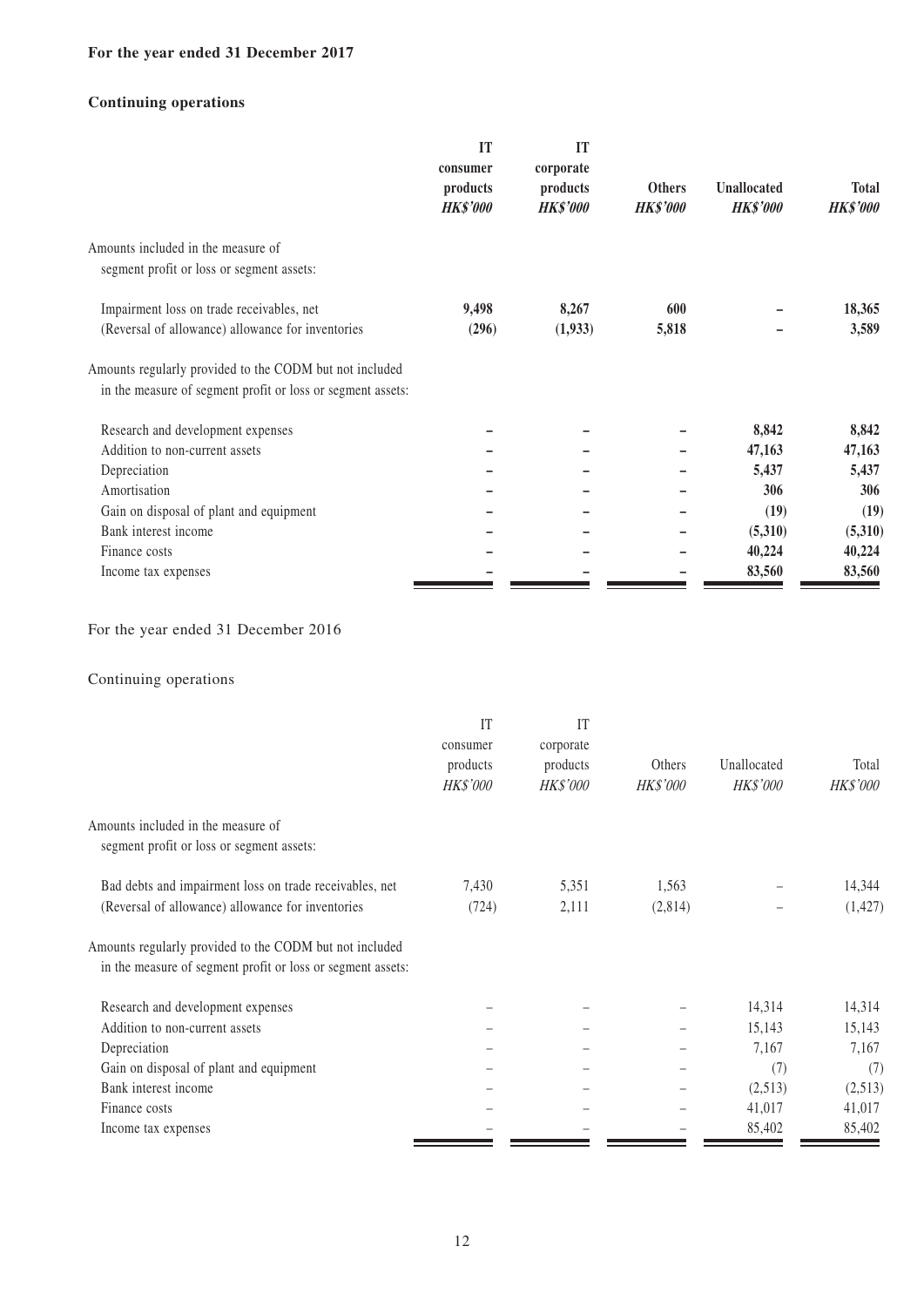#### **Geographical information**

The following table provides an analysis of the Group's sales from continuing operations by geographical market, based on the origin of the goods:

|                 | 2017            | 2016       |
|-----------------|-----------------|------------|
|                 | <b>HK\$'000</b> | HK\$'000   |
| Mainland, China | 20,961,229      | 19,033,712 |
| Other regions   | 63,026          | 29,536     |
|                 | 21,024,255      | 19,063,248 |

The following is an analysis of the carrying amount of non-current assets\* analysed by the geographical area in which the assets are located:

|                 | 2017<br><b>HK\$'000</b> | 2016<br>HK\$'000 |
|-----------------|-------------------------|------------------|
| Hong Kong       | 5                       | 6                |
| Mainland, China | 63,765                  | 30,344           |
|                 | 63,770                  | 30,350           |

#### \* Non-current assets excluded financial instruments.

None of the Group's customers contributed over 10% of the total revenue of the Group for both years.

#### **5. FINANCE COSTS**

|                                | 2017            | 2016     |
|--------------------------------|-----------------|----------|
|                                | <b>HK\$'000</b> | HK\$'000 |
| <b>Continuing operations</b>   |                 |          |
| Interest on:                   |                 |          |
| Bank and others borrowings     | 17,978          | 16,603   |
| Discounted bills with recourse | 15,781          | 18,269   |
| Guarantee fee                  | 6,465           | 6,145    |
|                                | 40,224          | 41,017   |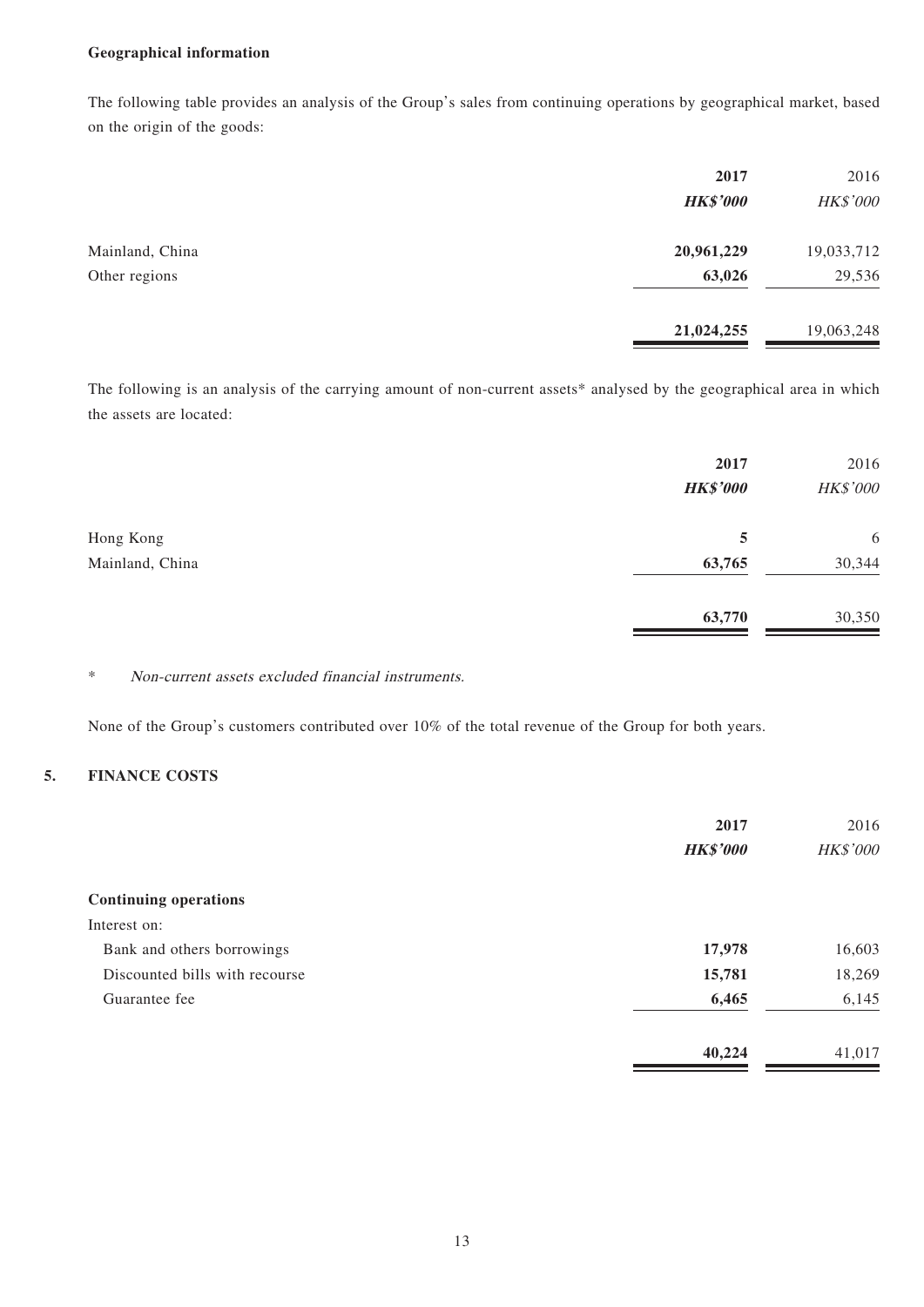|                                          | 2017            | 2016     |
|------------------------------------------|-----------------|----------|
|                                          | <b>HK\$'000</b> | HK\$'000 |
| <b>Continuing operations</b>             |                 |          |
| Current tax:                             |                 |          |
| Hong Kong Profits Tax                    |                 |          |
| - Provision for the year                 |                 | 623      |
| - Overprovision in prior years           |                 | (20)     |
|                                          |                 | 603      |
| PRC Enterprise Income Tax ("EIT")        |                 |          |
| - Provision for the year                 | 86,521          | 84,674   |
| $-$ (Over) underprovision in prior years | (2,961)         | 125      |
|                                          | 83,560          | 84,799   |
|                                          | 83,560          | 85,402   |

Pursuant to the rules and regulations of the Bermuda, the Company is not subject to any income tax in the Bermuda.

Hong Kong Profits Tax is calculated at 16.5% of the estimated assessable profit for both years.

Under the Law of the PRC on EIT (the "EIT Law") and Implementation Regulation of the EIT Law, the tax rates of Changhong IT Information Products Co., Ltd. ("CHIT"), Changhong IT Digital Technology Co., Ltd. ("Changhong IT Digital") and Beijing Changhong IT Intelligence System Co., Ltd are 25% for both years, and Sichuan Changhong IT Duolayouhuo E-commerce Co., Ltd is 25% for 2017.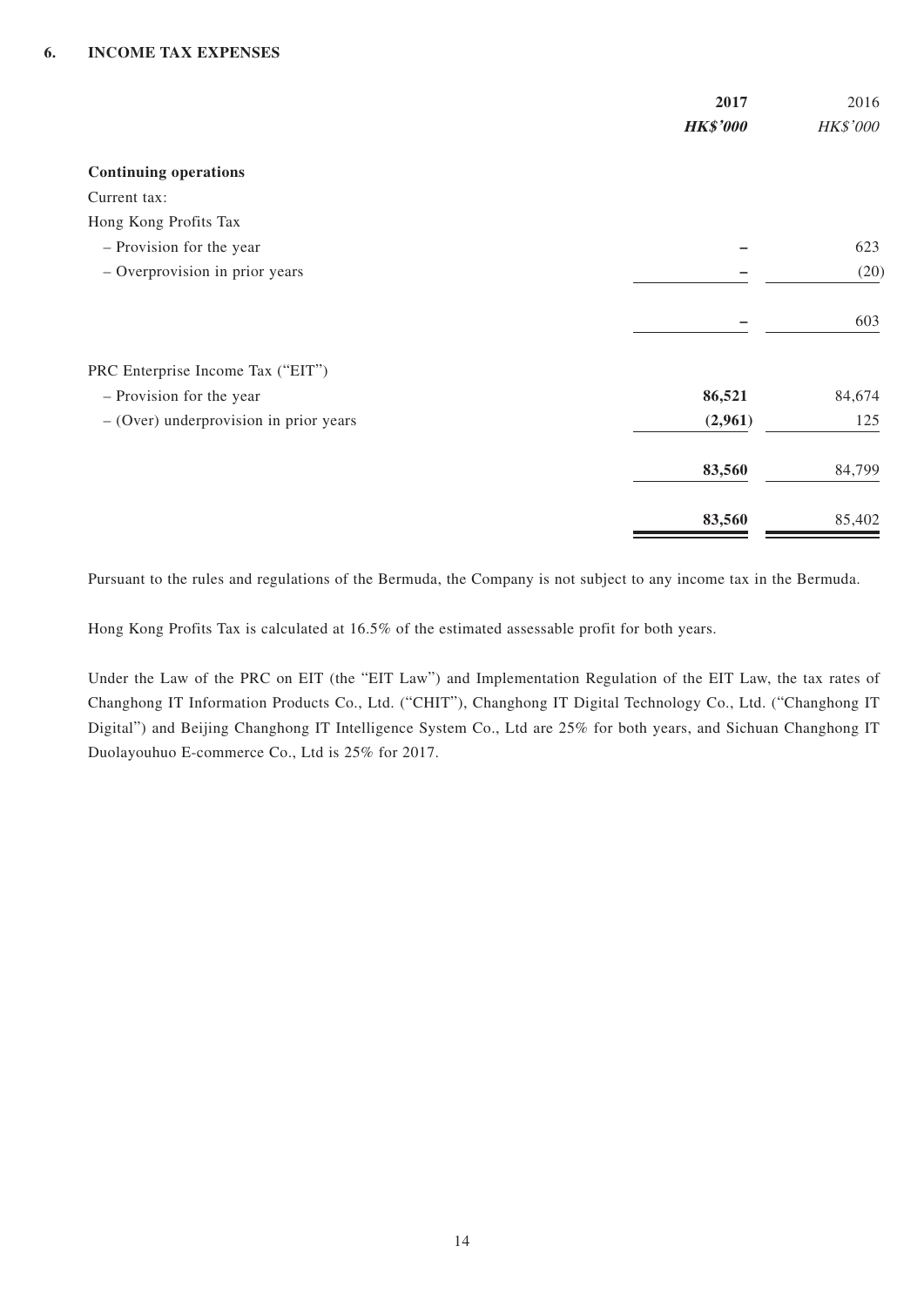### **7. PROFIT FOR THE YEAR**

Profit for the year from continuing operations has been arrived at after charging (crediting):

|                                                                                    | 2017            | 2016            |
|------------------------------------------------------------------------------------|-----------------|-----------------|
|                                                                                    | <b>HK\$'000</b> | <b>HK\$'000</b> |
| Depreciation for plant and equipment                                               | 5,437           | 7,167           |
| Amortisation of intangible assets                                                  | 306             |                 |
| Auditor's remuneration                                                             | 2,819           | 2,166           |
| Directors' emoluments                                                              | 12,998          | 9,993           |
| Cost of inventories recognised as an expense                                       | 20,255,406      | 18,306,118      |
| Staff costs, including directors' emoluments                                       |                 |                 |
| - Salaries and related staff costs                                                 | 185,842         | 196,275         |
| - Retirement benefits scheme contributions                                         | 35,910          | 39,943          |
|                                                                                    | 221,752         | 236,218         |
| Exchange (gain) loss, net                                                          | (1,253)         | 6,438           |
| Allowance (reversal of allowance) for inventories, net (included in cost of sales) | 3,589           | (1, 427)        |
| Impairment loss on trade receivables, net                                          | 18,365          | 12,854          |
| Bad debts directly written off                                                     |                 | 1,490           |
| Research and development expenses (Note)                                           | 8,842           | 14,314          |
| Gain on disposal of plant and equipment                                            | (19)            | (7)             |
| Minimum lease payments in respect of rented premises                               | 12,558          | 12,930          |

Note: Included in the research and development expenses, approximately HK\$7,549,000 (2016: HK\$10,312,000) are related to staff costs.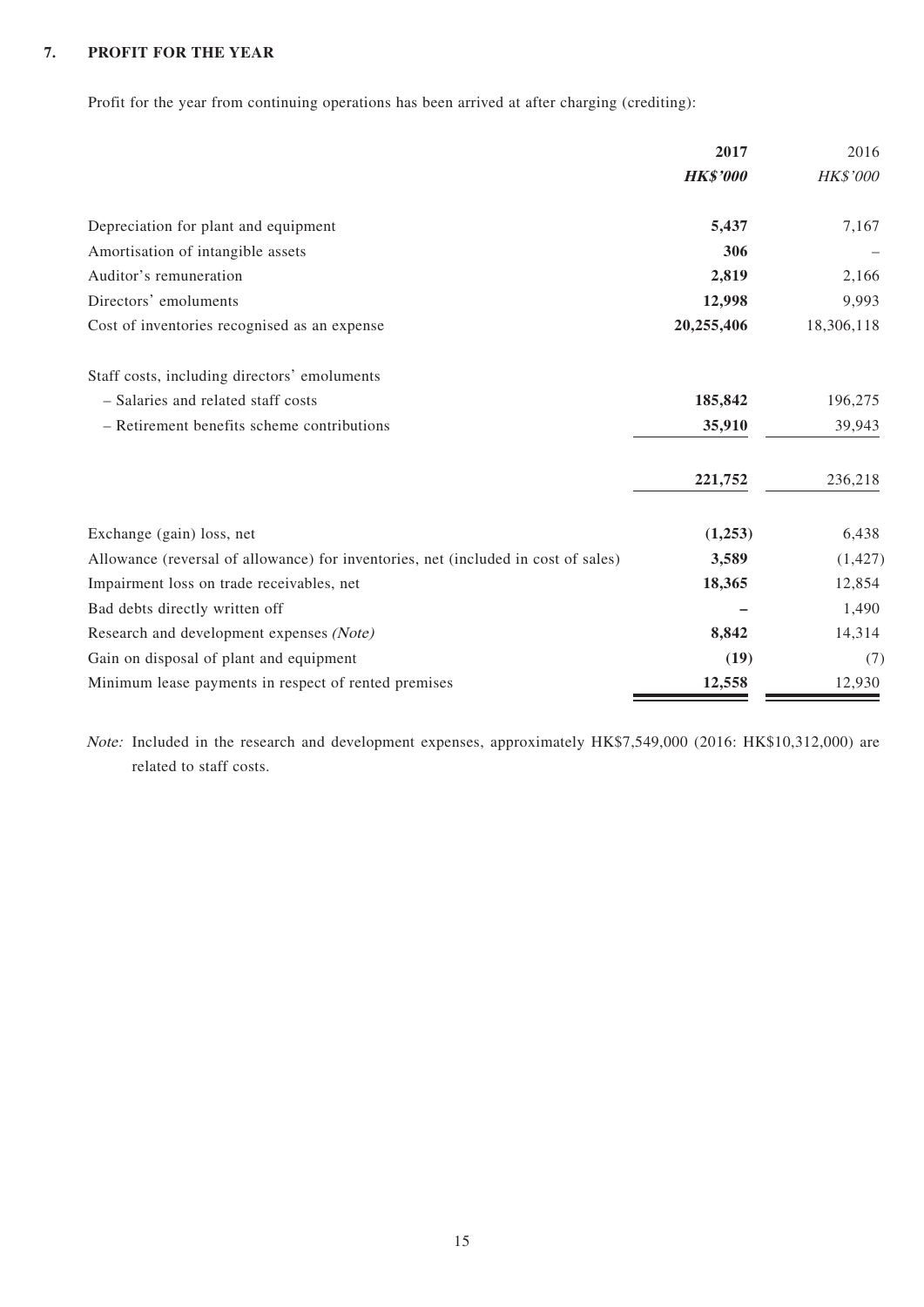#### **8. EARNINGS PER SHARE**

### **From continuing and discontinued operations**

The calculation of the basic and diluted earnings per share attributable to owners of the Company is based on the following data:

| For the year ended 31 December 2017                                | Continuing<br>operations<br><b>HK\$'000</b> |
|--------------------------------------------------------------------|---------------------------------------------|
| Earnings                                                           |                                             |
| Profit for the year attributable to owners of the Company          | 244,526                                     |
| Less: Earnings attributable to convertible preference shares       | (106, 149)                                  |
| Earnings for the purpose of basic earnings per share               | 138,377                                     |
| <i>Add:</i> Earnings attributable to convertible preference shares | 106,149                                     |
| Earnings for the purpose of diluted earnings per share             | 244,526                                     |

|                                                                    | Continuing      | Discontinued    |                 |
|--------------------------------------------------------------------|-----------------|-----------------|-----------------|
| For the year ended 31 December 2016                                | operations      | operations      | Total           |
|                                                                    | <b>HK\$'000</b> | <b>HK\$'000</b> | <b>HK\$'000</b> |
| Earnings                                                           |                 |                 |                 |
| Profit for the year attributable to owners of the Company          | 224,764         | 8,007           | 232,771         |
| Less: Earnings attributable to convertible preference shares       | (97, 570)       | (3, 476)        | (101, 046)      |
| Earnings for the purpose of basic earnings per share               | 127,194         | 4,531           | 131,725         |
| <i>Add:</i> Earnings attributable to convertible preference shares | 97,570          | 3,476           | 101,046         |
| Earnings for the purpose of diluted earnings per share             | 224,764         | 8,007           | 232,771         |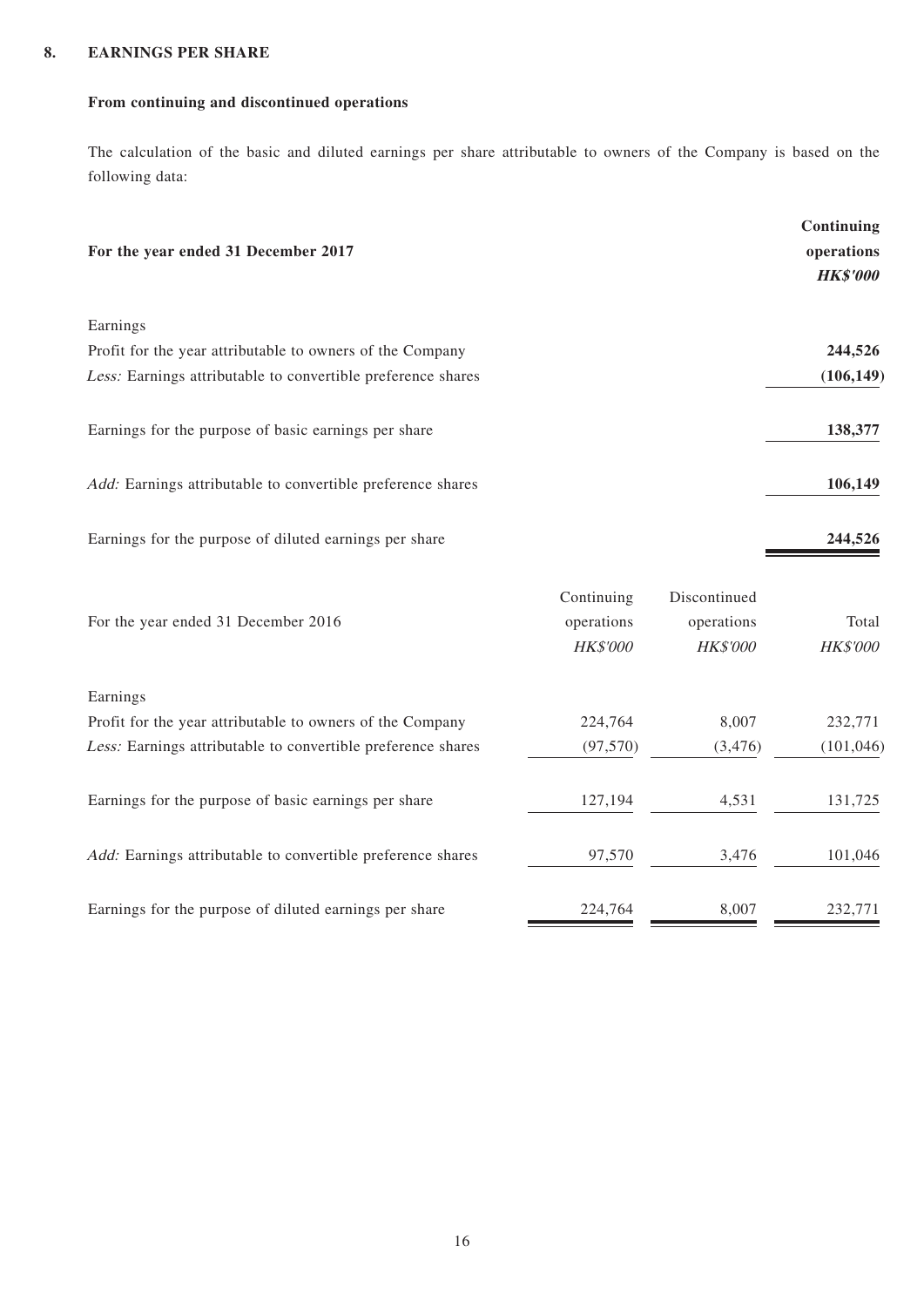Basic and diluted earnings per share for the discontinued operations in HK0.32 cents per share.

|                                                                                 | 2017        | 2016      |
|---------------------------------------------------------------------------------|-------------|-----------|
|                                                                                 | $\bm{0.00}$ | '000'     |
| <b>Number of Shares</b>                                                         |             |           |
| Weighted average number of ordinary shares                                      |             |           |
| for the purpose of basic earnings per share                                     | 1,454,652   | 1.454.652 |
| Weighted average number of convertible preference shares                        |             |           |
| for the purpose of diluted earnings per share                                   | 1,115,868   | 1,115,868 |
| Weighted average number of shares for the purpose of diluted earnings per share | 2,570,520   | 2,570,520 |

#### **9. TRADE AND BILLS RECEIVABLES**

|                                    | 2017            | 2016            |
|------------------------------------|-----------------|-----------------|
|                                    | <b>HK\$'000</b> | <b>HK\$'000</b> |
| Trade receivables                  | 1,410,879       | 1,376,794       |
| Less: Allowance for doubtful debts | (80, 994)       | (60, 671)       |
|                                    | 1,329,885       | 1,316,123       |
| Bills receivables                  | 164,799         | 84,703          |
| Trade and bills receivables        | 1,494,684       | 1,400,826       |

The Group allows a credit period ranging from 30-180 days (2016: 30-180 days) to its third party trade customers. Before accepting any new customer, the Group assesses the potential customer's credit quality and defines credit limits by customer. Limits attributed to customers are reviewed twice a year. 74% (2016: 77%) of the trade and bills receivables are neither past due nor impaired.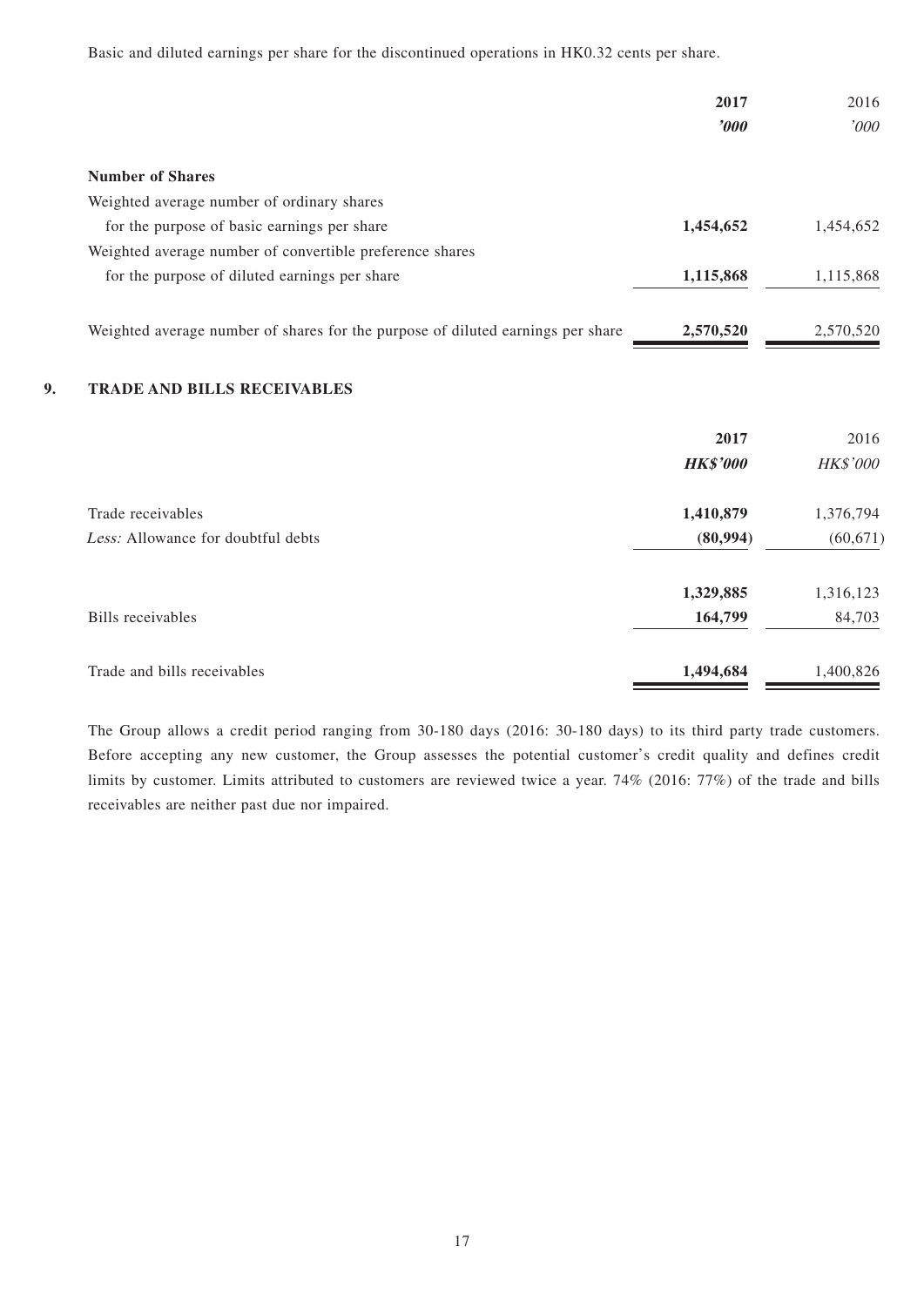The following is an aged analysis of trade and bills receivables, net of allowance for doubtful debts, based on the invoice dates at the end of the reporting period which approximated the respective revenue recognition dates:

|                  | 2017            | 2016      |
|------------------|-----------------|-----------|
|                  | <b>HK\$'000</b> | HK\$'000  |
| Within 30 days   | 570,609         | 699,957   |
| $31 - 60$ days   | 608,065         | 403,673   |
| $61 - 90$ days   | 142,067         | 93,879    |
| $91 - 180$ days  | 66,621          | 59,860    |
| $181 - 365$ days | 56,975          | 51,603    |
| Over 1 year      | 50,347          | 91,854    |
|                  | 1,494,684       | 1,400,826 |

Included in the Group's trade and bills receivables balance are debtors with aggregate carrying amount of approximately HK\$331,239,000 (2016: HK\$278,158,000) which were past due at the reporting date for which the Group has not provided for impairment loss as there has not been a significant change in credit quality and the amounts are still considered fully recoverable. The Group does not hold any collateral over these balances.

Ageing of trade and bills receivables which are past due but not impaired:

|                 | 2017            | 2016     |
|-----------------|-----------------|----------|
|                 | <b>HK\$'000</b> | HK\$'000 |
| Within 30 days  | 242,256         | 155,281  |
| $30 - 60$ days  | 30,110          | 23,243   |
| $61 - 90$ days  | 7,923           | 17,092   |
| $91 - 180$ days | 18,801          | 27,186   |
| Over 180 days   | 32,149          | 55,356   |
|                 | 331,239         | 278,158  |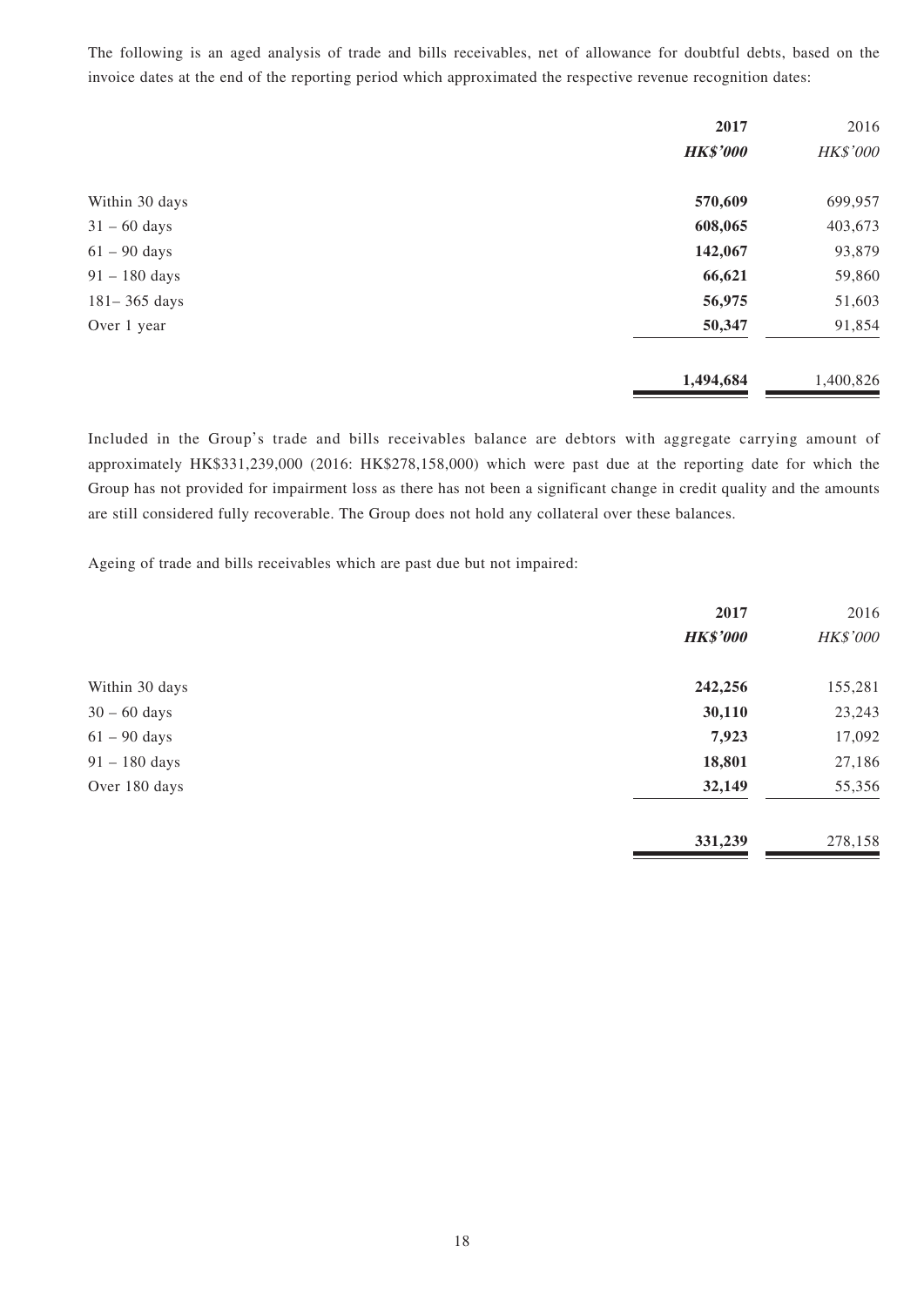#### **Movement of allowance for doubtful debts**

|                                      | 2017<br><b>HK\$'000</b> | 2016<br><b>HK\$'000</b> |
|--------------------------------------|-------------------------|-------------------------|
| Balance at beginning of the year     | 60,671                  | 55,414                  |
| Impairment loss on trade receivables | 18,365                  | 12,854                  |
| Amounts written off as uncollectible | (2, 837)                | (3,358)                 |
| Exchange realignment                 | 4,795                   | (4,239)                 |
| Balance at the end of the year       | 80,994                  | 60,671                  |

Included in the allowance for trade receivables are individually impaired trade receivables with an aggregate balance of approximately HK\$80,994,000 (2016: HK\$60,671,000) as at 31 December 2017, which have been in severe financial difficulties.

#### **10. TRADE AND BILLS PAYABLES**

The ageing analysis of trade and bills payables, based on the date of receipt of goods, is as follows:

|                  | 2017            | 2016      |
|------------------|-----------------|-----------|
|                  | <b>HK\$'000</b> | HK\$'000  |
| Within 30 days   | 1,408,780       | 1,280,088 |
| $31 - 60$ days   | 444,758         | 250,823   |
| $61 - 90$ days   | 60,113          | 21,783    |
| $91 - 180$ days  | 64,498          | 20,057    |
| $181 - 365$ days | 49,715          | 14,716    |
| Over 1 year      | 16,109          | 19,548    |
|                  | 2,043,973       | 1,607,015 |

The credit period on purchase of goods is ranging from 30 – 120 days (2016: 30 – 120 days). The Group has financial risk management policies in place to ensure that all payables are settled within the credit timeframe.

#### **11. DISPOSAL OF A SUBSIDIARY**

During the year ended 31 December 2015, the Group ceased its operation in trading of consumer electronic products in Hong Kong that is classified as Consumer Electronic Products segment.

Accordingly, the operating results of the trading of consumer electronic products for the year ended 31 December 2016 in Hong Kong are presented as discontinued operation in the consolidated financial statements.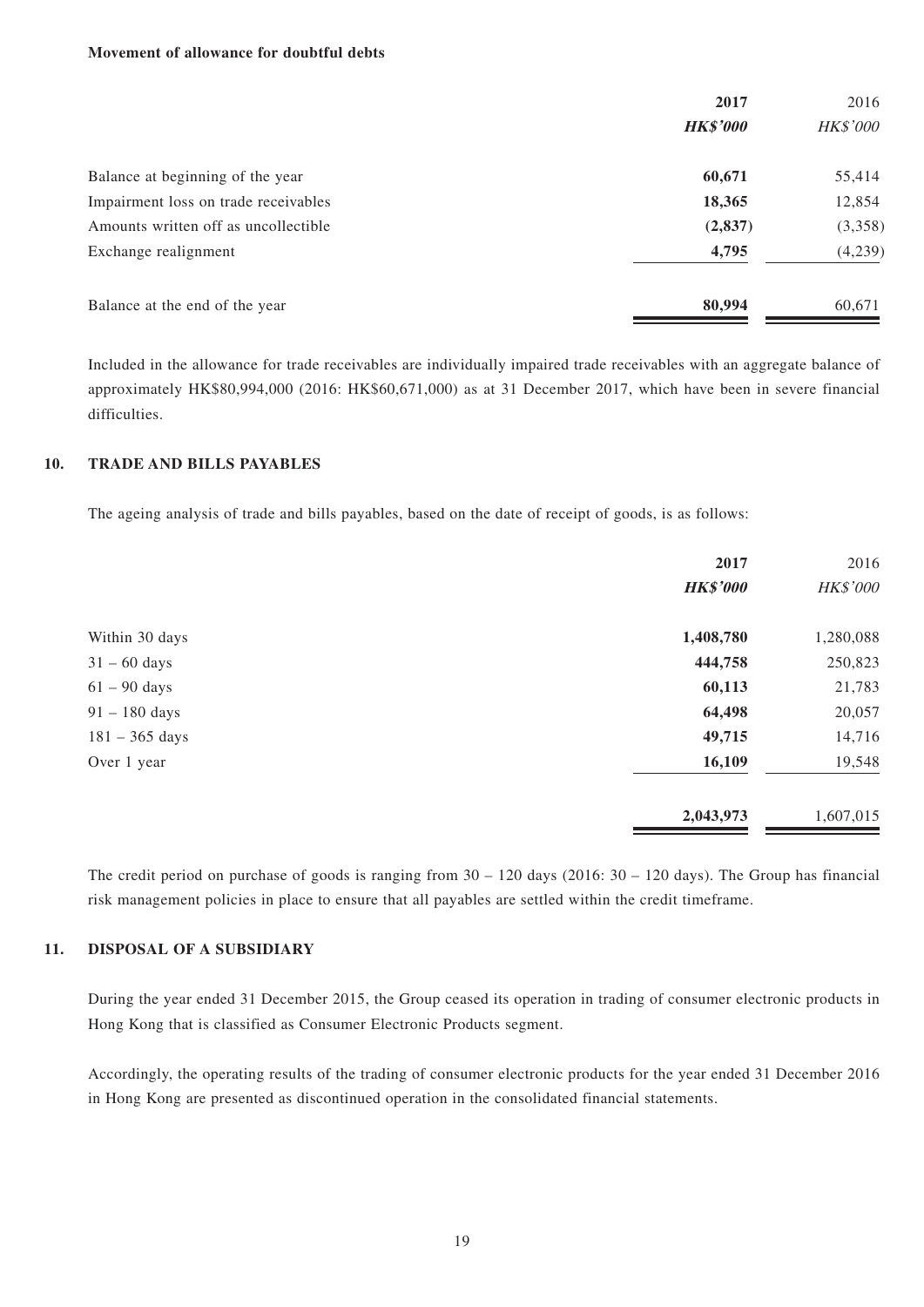On 14 December 2016, the Group entered into a sale and purchase agreement with an independent third party under which the Group disposed of its entire equity interests in CHOD at a consideration of HK\$100 (the "Disposal"). The Disposal was completed on 21 December 2016, on which the control over CHOD was passed to the acquirer.

Profit for the period of the Consumer Electronic Products segment were as follows:

|                                                                 | Period from |
|-----------------------------------------------------------------|-------------|
|                                                                 | 1 January   |
|                                                                 | 2016 to     |
|                                                                 | 21 December |
|                                                                 | 2016        |
|                                                                 | HK\$'000    |
| Profit for the period                                           | 465         |
| Gain on Disposal                                                | 7,542       |
|                                                                 | 8,007       |
| Analysis of assets and liabilities over which control was lost: |             |
|                                                                 | 21 December |
|                                                                 | 2016        |
|                                                                 | HK\$'000    |
| Bank balances and cash                                          | 2           |
| Trade and bills payables                                        | (7, 845)    |
| Provision                                                       | (713)       |
| Other payables                                                  | (488)       |
| Customer deposits                                               | (498)       |
| Net liabilities disposed of                                     | (9, 542)    |
| Gain on disposal of CHOD:                                       |             |
| Consideration received                                          |             |
| Less: legal and professional fees                               | (2,000)     |
| Net liabilities disposed of                                     | 9,542       |
| Gain on disposal                                                | 7,542       |
| Net cash outflow arising on disposal:                           |             |
| Cash consideration                                              |             |
| Bank balances and cash disposed of                              | (2)         |
|                                                                 | (2)         |
|                                                                 |             |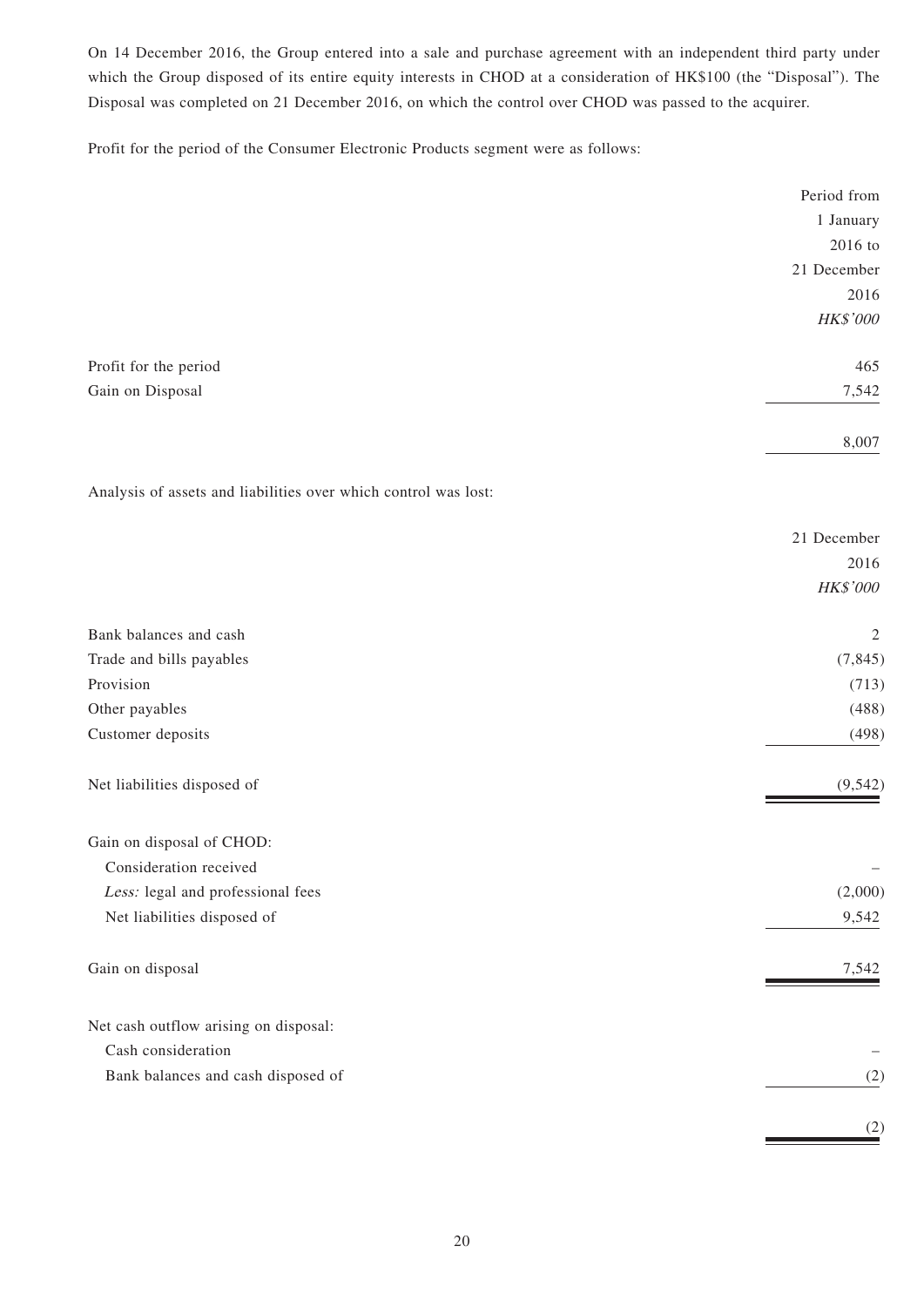The results of the Consumer Electronic Products segment for the period were as follows:

|                                                                                         | Period from     |
|-----------------------------------------------------------------------------------------|-----------------|
|                                                                                         | 1 January 2016  |
|                                                                                         | to 21 December  |
|                                                                                         | 2016            |
|                                                                                         | <b>HK\$'000</b> |
| Revenue                                                                                 | 371             |
| Cost of sales                                                                           | (728)           |
| Gross loss                                                                              | (357)           |
| Other income                                                                            | 102             |
| Other gains and losses                                                                  | 2,974           |
| Administrative expenses                                                                 | (2,252)         |
| Finance costs                                                                           | (2)             |
| Profit before tax                                                                       | 465             |
| Income tax expenses                                                                     |                 |
| Profit for the period from discontinued operation (attributed to owners of the Company) | 465             |

Profit for the period from discontinued operation has been arrived at after charging (crediting):

|                                              | Period from     |
|----------------------------------------------|-----------------|
|                                              | 1 January 2016  |
|                                              | to 21 December  |
|                                              | 2016            |
|                                              | <b>HK\$'000</b> |
| Cost of inventories recognised as an expense | 728             |
| Staff costs                                  |                 |
| - Salaries and related staff costs           | 322             |
| - Retirement benefits scheme contributions   | 11              |
|                                              | 333             |
| Reversal of provision (Note)                 | (3,043)         |
| Waive of trade payables                      | (31)            |
| Loss on disposal of plant and equipment      | $\sqrt{2}$      |
| Depreciation                                 | 5               |
| Auditor's remuneration                       |                 |
| Bad debts directly written off               | 27              |
| Exchange loss, net                           | 40              |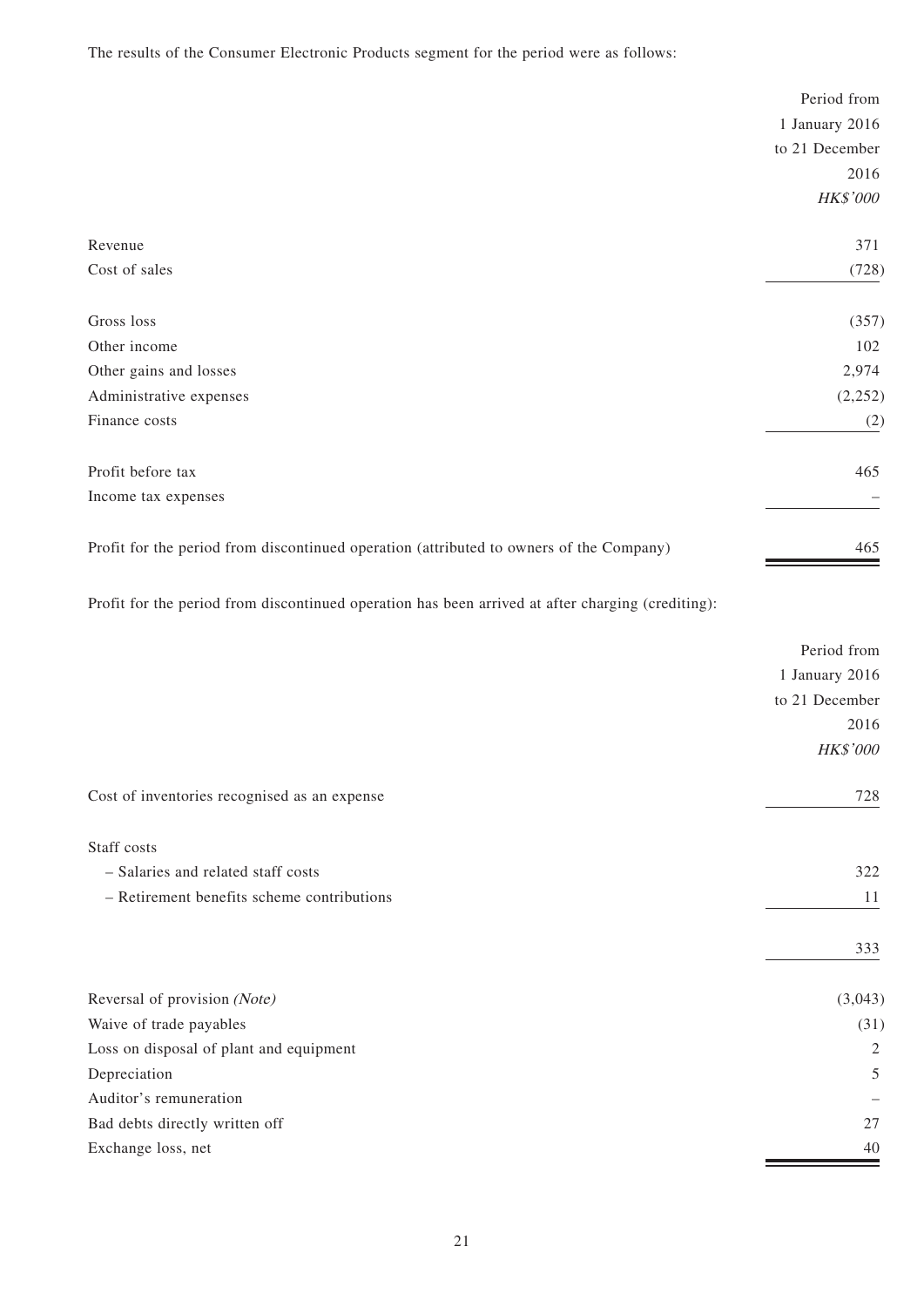|                                              | Period from     |
|----------------------------------------------|-----------------|
|                                              | 1 January 2016  |
|                                              | to 21 December  |
|                                              | 2016            |
|                                              | <b>HK\$'000</b> |
|                                              |                 |
|                                              |                 |
| Net cash used in operating activities        | (3, 145)        |
| Net cash generated from investing activities | 8               |
| Net cash generated from financing activities | 2,448           |

Note:

On 16 June 2015, certain purported suppliers of CHOD had made visits to the office of CHOD to seek for outstanding payments resulted from misappropriation of assets by an ex-employee. Details are set out in the Company's announcements dated 19 June 2015, 20 July 2015 and 19 October 2015.

On 31 December 2015, there were certain outstanding claims from purported suppliers with total amount of approximately HK\$9,407,000. In the opinion of directors of the Company, an additional provision of approximately HK\$3,756,000 was made for these claims. These have been recognised in the liabilities associated with assets classified as held for sale included in the consolidated statement of financial position as at 31 December 2015.

During the year ended 31 December 2016, CHOD entered into settlement agreements with the purported suppliers in respect of their current claims. CHOD has mutually agreed with majority of these purported suppliers for the settlement amounts and the excessive provision of approximately HK\$3,043,000 was subsequently reversed.

Upon the completion of the Disposal, the Company ceased to hold any interest in CHOD. CHOD had no significant impact on the Group's operating, investing and financing cash flows for the year ended 31 December 2016.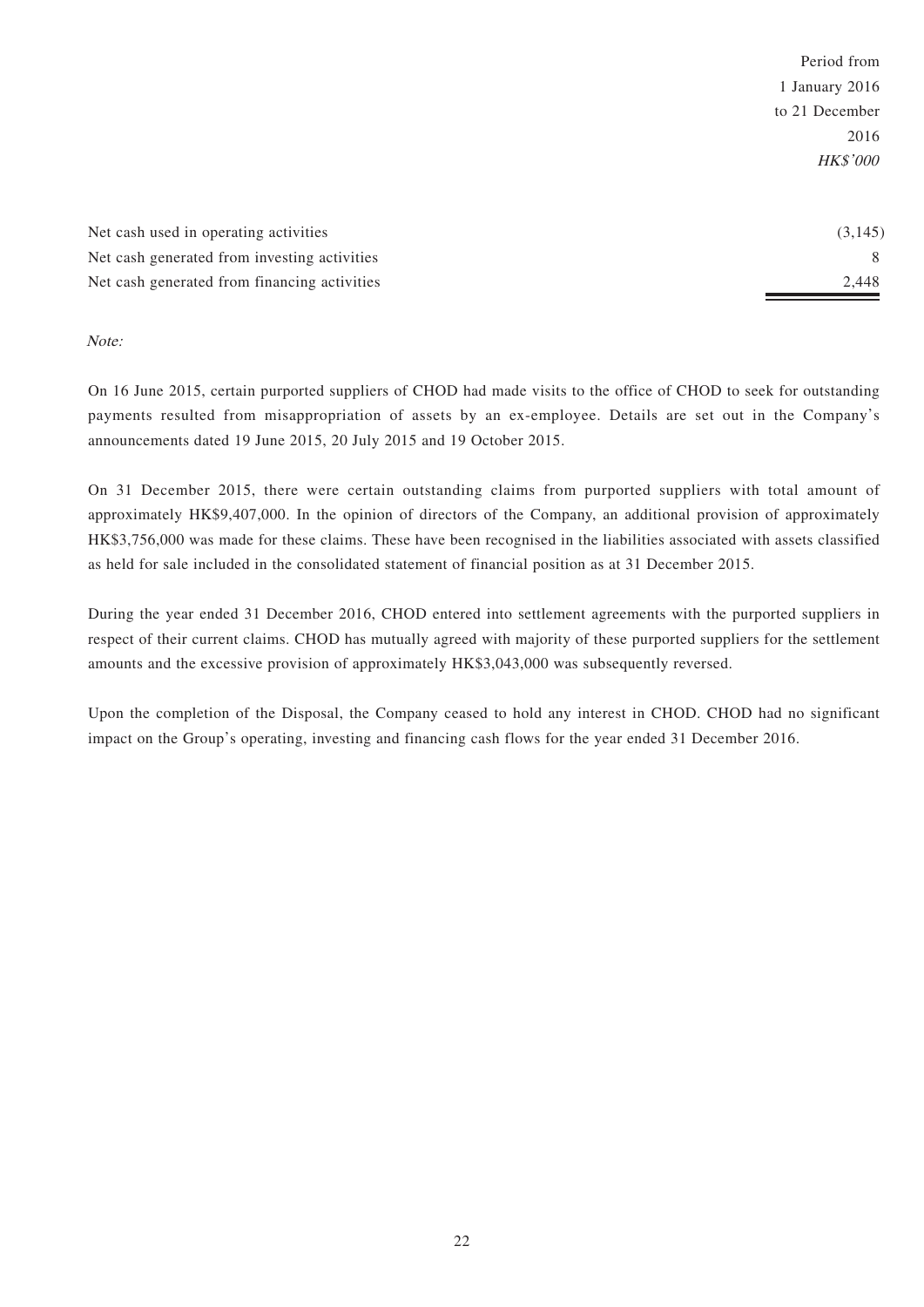#### **12. CONTINGENT LIABILITIES**

During the years ended 31 December 2017 and 2016, the Group (i) endorsed certain bills receivable for the settlement of trade and other payables; and (ii) discounted certain bills receivable to banks for raising of cash. In the opinion of the directors of the Company, the Group has transferred the significant risks and rewards relating to these bills receivable, and the Group's obligations to the corresponding counterparties were discharged in accordance with the commercial practice in the PRC and the risk of the default in payment of the endorsed and discounted bills receivable is low because all endorsed and discounted bills receivable are issued and guaranteed by the reputable PRC banks. As a result, the relevant assets and liabilities were not recognised on the consolidated financial statements. The maximum exposure to the Group that may result from the default of these endorsed and discounted bills receivable at the end of each reporting period are as follows:

|                                                                    | 2017            | 2016            |
|--------------------------------------------------------------------|-----------------|-----------------|
|                                                                    | <b>HK\$'000</b> | <b>HK\$'000</b> |
| Settlement of trade and other payables                             | 135,808         | 20,698          |
| Discounted bills for raising of cash                               | 274,380         | 121,187         |
| Outstanding endorsed and discounted bills receivable with recourse | 410,188         | 141,885         |

The outstanding endorsed and discounted bills receivable are aged within 180 days at the end of each reporting period.

At 31 December 2017, the Company had also given guarantees to certain suppliers in relation to the subsidiaries' settlement of the respective payables. The maximum aggregate amounts payable to these suppliers under guarantee were approximately HK\$613,710,000 (2016: Nil).

#### **13. DIVIDENDS**

|                                                             | 2017            | 2016            |
|-------------------------------------------------------------|-----------------|-----------------|
|                                                             | <b>HK\$'000</b> | <b>HK\$'000</b> |
| Dividends recognised as distribution during the year:       |                 |                 |
| $2016$ Final – HK3 (2016: 2015 Final – HK2) cents per share | 77,116          | 51.410          |

The directors recommend the payment of a final dividend of HK3 cents (2016 Final: HK3 cents) per share in respect of the year ended 31 December 2017 which is subject to approval by the shareholders in the forthcoming annual general meeting.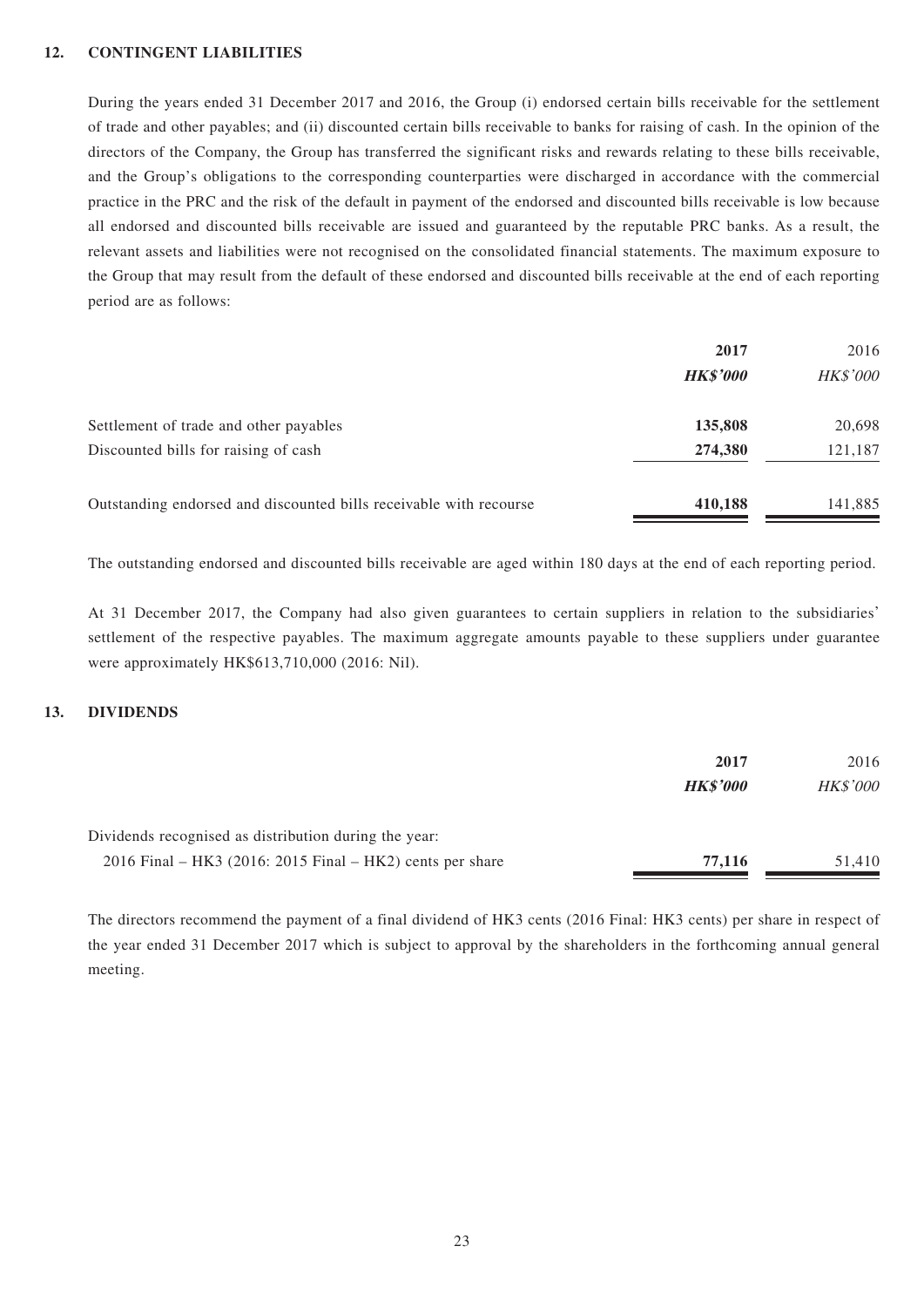## **EXTRACT OF REPORT OF THE AUDITORS**

The following is an extract of the independent auditor's report on the Group's consolidated financial statements for the year ended 31 December 2017.

# **QUALIFIED OPINION**

In our opinion, except for the possible effects of the matter described in the Basis for Qualified Opinion section of our report, the consolidated financial statements give a true and fair view of the consolidated financial position of the Group as at 31 December 2017, and of its consolidated financial performance and its consolidated cash flows for the year then ended in accordance with Hong Kong Financial Reporting Standards ("HKFRS") issued by the Hong Kong Institute of Certified Public Accountants ("HKICPA") and have been properly prepared in compliance with the disclosure requirements of the Hong Kong Companies Ordinance.

## **BASIS FOR QUALIFIED OPINION**

On 21 December 2016, the Group disposed of the entire equity interest in a wholly owned subsidiary, Changhong Overseas Development Limited ("CHOD"), to an independent third party. The books and accounting records of CHOD were found to be incomplete as at 1 January 2016, and we were unable to obtain sufficient appropriate audit evidence about the gain on disposal of CHOD of approximately HK\$7,542,000 and the profit for the year from discontinued operation of approximately HK\$465,000 for the year ended 31 December 2016 included in the consolidated statement of profit or loss and other comprehensive income for the year ended 31 December 2017 and the related disclosures. This caused us to qualify our audit opinion on the consolidated financial statements in respect of the year ended 31 December 2016. Any adjustments found to be necessary would affect the Group's profits and cash flows for the year ended 31 December 2016.

## **COMPLIANCE WITH THE CORPORATE GOVERNANCE CODE**

The Company has adopted the Corporate Governance Code (the "CG Code") as set out in Appendix 15 to the GEM Listing Rules which sets out corporate governance principles and code provisions (the "Code Provisions"). Throughout the year ended 31 December 2017, the Company has complied with all the Code Provisions as set out under the CG Code.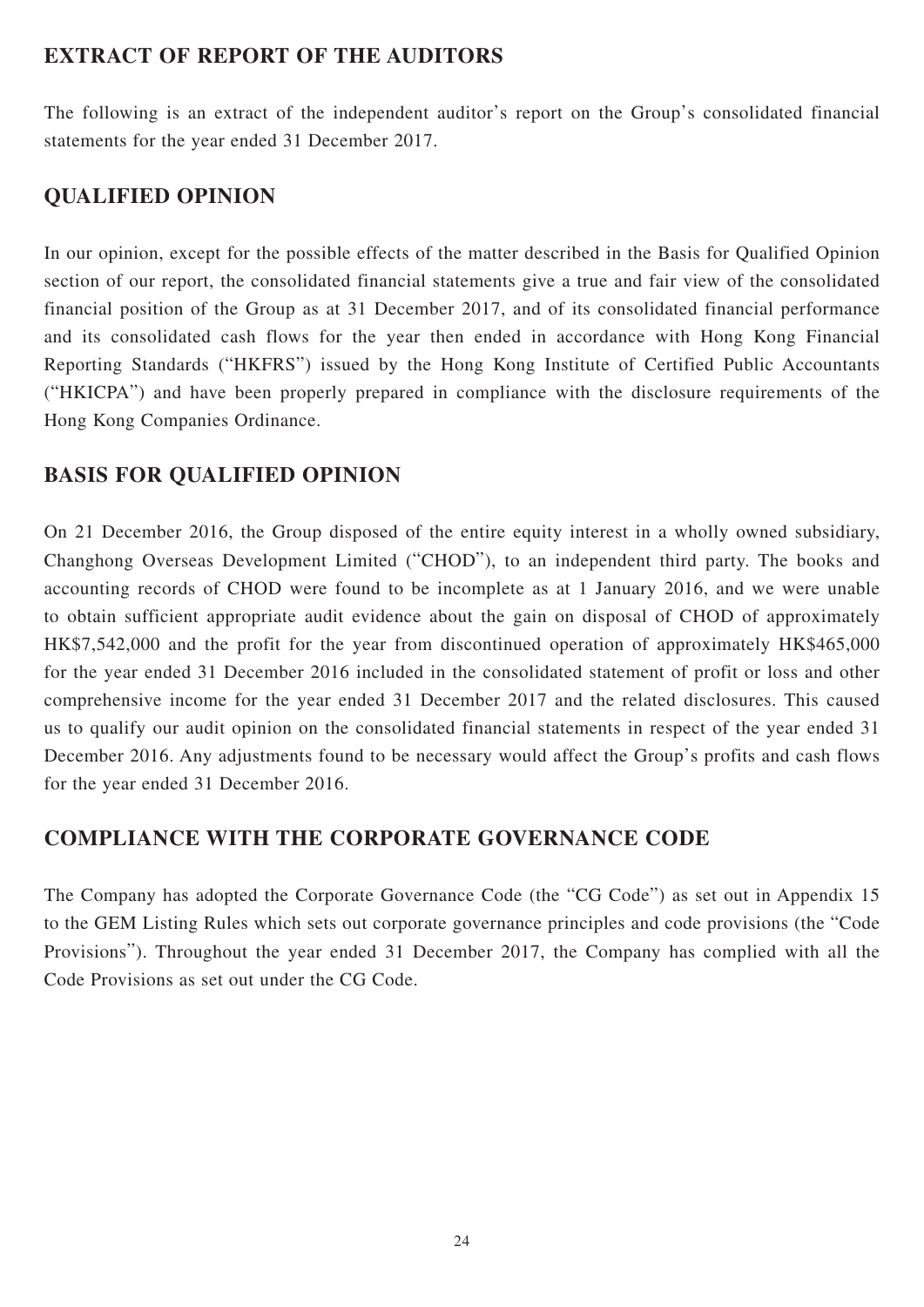## **INDEPENDENT NON-EXECUTIVE DIRECTORS**

Each of the independent non-executive Directors is appointed for a twelve-month term, which is renewable automatically with a fixed amount of remuneration per annum. Mr. Jonathan CHAN Ming Sun, Mr. Robert IP Chun Chung and Mr. SUN Dongfeng have served the Group for more than nine years. Pursuant to Code Provision A.4.3 of the CG Code, (a) an independent non-executive Director having served the Company for more than nine years could be relevant to the determination of an independent non-executive Director's independence; and (b) if an independent non-executive Director has served more than nine years, his further appointment should be subject to a separate resolution to be approved by Shareholders and the papers to Shareholders accompanying that resolution should include the reasons why the Board believes he is still independent and should be re-elected. The re-election of each of Mr. Johnathan CHAN Ming Sun, Mr. Robert IP Chun Chung and Mr. SUN Dongfeng as an independent nonexecutive Director was approved by the Shareholders at the annual general meeting of the Company held on 19 May 2016. For details of the reasons why the Board believes each of Mr. Johnathan CHAN Ming Sun, Mr. Robert IP Chun Chung and Mr. SUN Dongfeng is still independent and should be re-elected, please refer to the circular of the Company dated 30 March 2016.

All independent non-executive Directors have confirmed their independence pursuant to Rule 5.09 of the GEM Listing Rules. The Company considers them to be independent.

## **REMUNERATION COMMITTEE**

The Company has established the remuneration committee with written terms of reference. The remuneration committee currently comprises three independent non-executive directors and one executive director. It is chaired by an independent non-executive director. During the year, the remuneration committee held a meeting.

## **AUDIT COMMITTEE**

The Company has established the audit committee with written terms of reference. The audit committee currently comprises four independent non-executive directors. At the discretion of the audit committee, executive directors and/or senior management personnel, overseeing the Group's finance and internal control functions, may be invited to attend meeting.

During the year under review, the audit committee held seven meetings. The annual results for the year ended 31 December 2017 have been reviewed by the audit committee.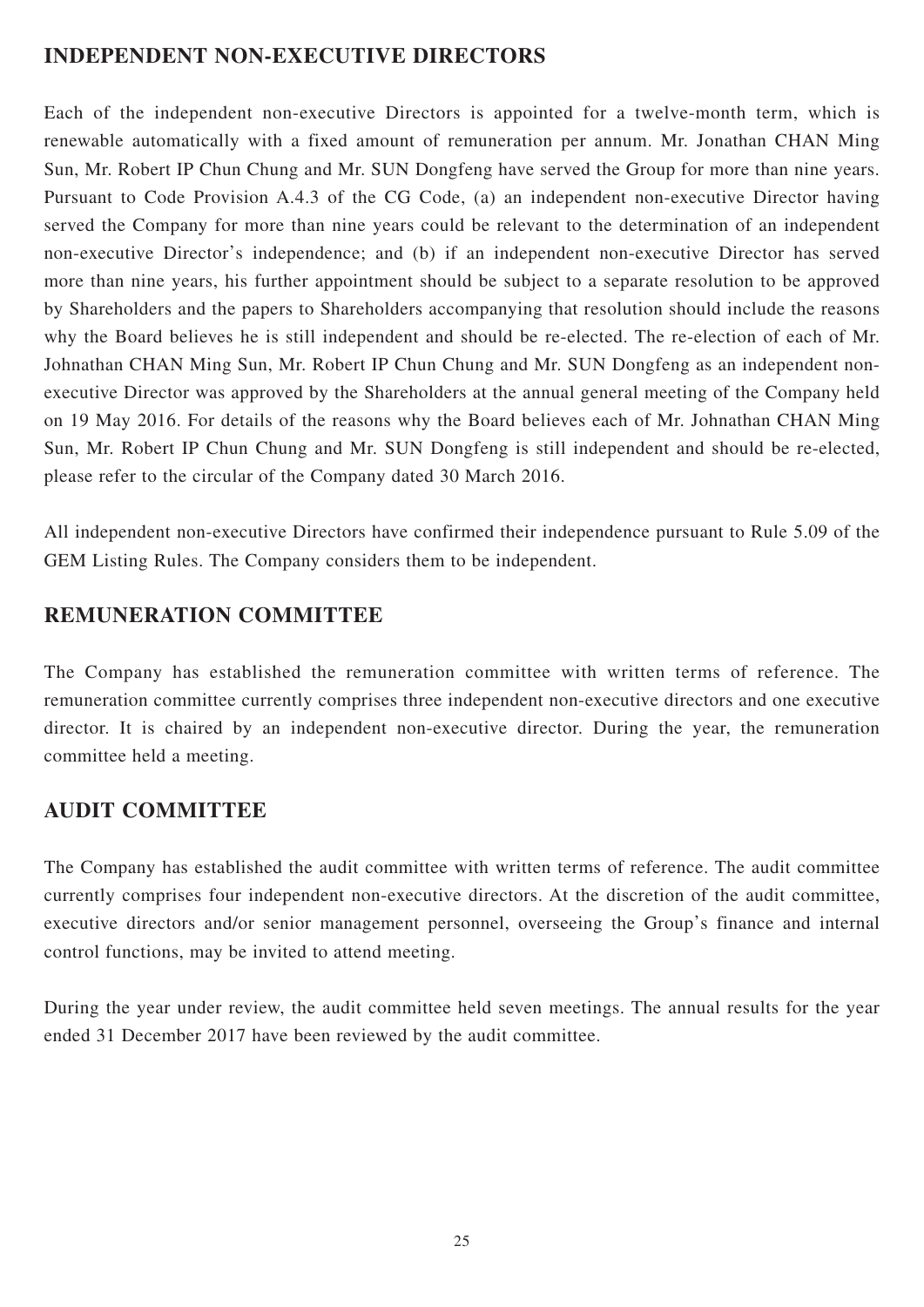### **NOMINATION COMMITTEE**

The Company has established the nomination committee with written terms of reference. The nomination committee currently comprises three independent non-executive directors and one executive director. It is chaired by the Chairman of the Board. During the year, the nomination committee held a meeting.

## **RISK MANAGEMENT AND INTERNAL CONTROL**

The Board conducts regular reviews on the effectiveness of the risk management and internal control systems on at least an annual basis to ensure that the operation of the Company is legal, the assets of the Company are safeguarded and the financial information that the Company relies on for the operation of its business or for the release to the public are accurate and reliable. Such systems are designed to manage rather than eliminate the risk of failure to achieve business objectives, and can only provide reasonable and not absolute assurance against material misstatement or loss. The management of the Group is responsible for establishing and maintaining the risk management and internal control systems for financial reporting. The Company has established a stringent internal control system for financial reporting to eliminate the risks of misstatement, omission and fraud in financial reporting. Meanwhile, with reference to external regulatory requirements, the Company's business development and the internal management procedures, the Company has reviewed the effectiveness of the internal control system for business strategy, finance, operations, marketing, legal compliance and other areas. The Company has established a comprehensive risk management system which integrates internal control and risk management system for the control of business operations with high risks. The Company also conducted assessment on the effectiveness of its internal control and risk management systems for the year ended 31 December 2017. The management of the Group believes that the internal control, risk management and financial reporting systems were effective and adequate and provided reliable financial data in the preparation of financial statements in accordance with generally accepted accounting principles.

All material information related to the Company is disclosed through the leadership of the Board together with the performance of the relevant duties by the management. The Company has performed an annual review of the effectiveness of the disclosure procedures. The Company's disclosure procedures were effective at a reasonable assurance level.

The Board has overall responsibilities for the establishment of, maintaining an adequate and effective internal control system and for reviewing its effectiveness to safeguard the Company's assets against unauthorized use or disposition, and to protect the interests of shareholders of the Company.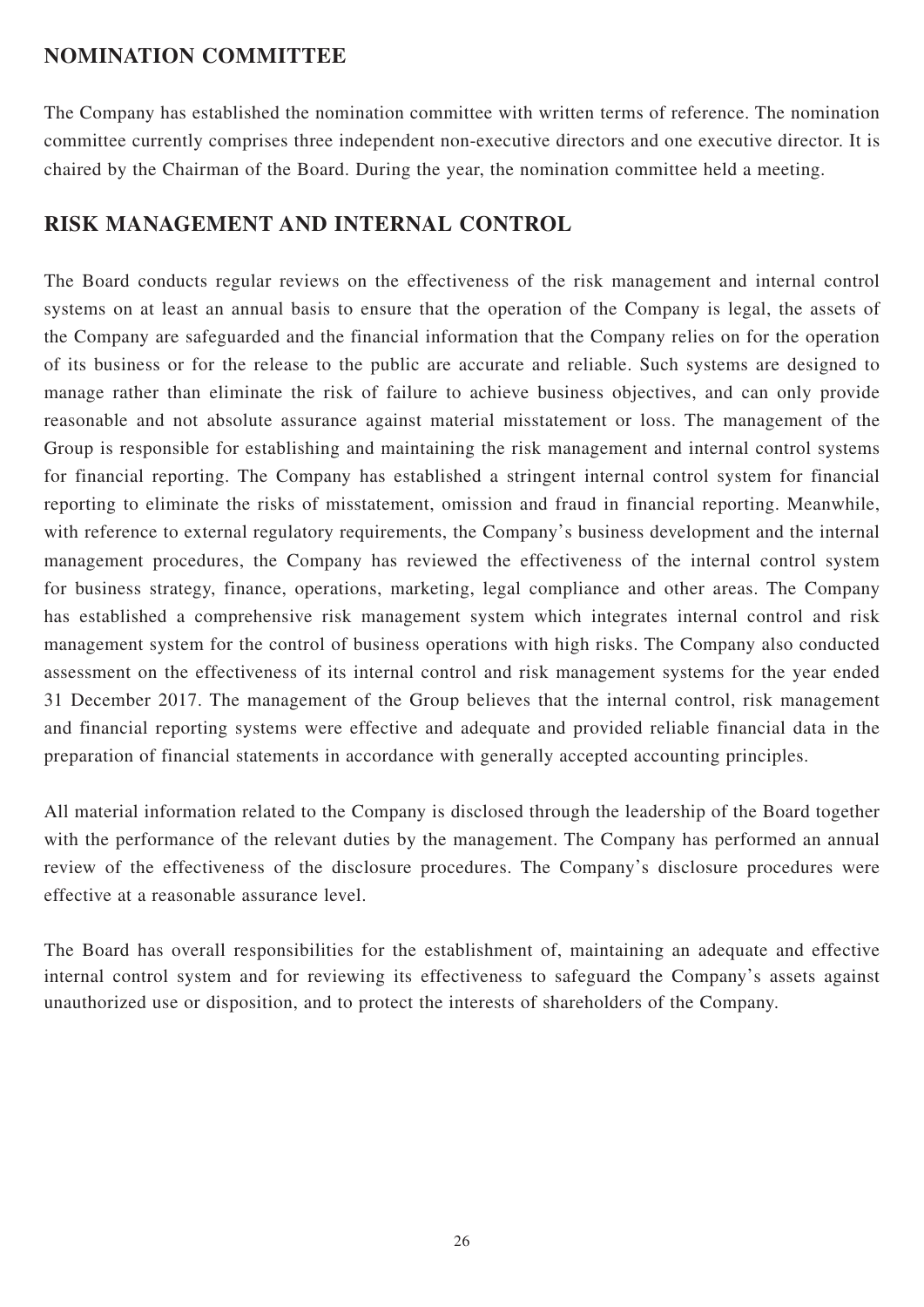## **MANAGEMENT DISCUSSION AND ANALYSIS**

### **BUSINESS REVIEW**

### **2017 Business Review**

In 2017, major economies in the world all grew in the same pace. The countries of emerging market presented a strong growth, while the developed countries enjoyed a stable recovery. Chinese economy shifted from a fast growth to a high quality one, demonstrating a more sustainable trend. IT technologies, such as cloud computing, big data, block chain, artificial intelligence and mobile internet, have grown very fast, becoming the critical factors for integrated development of various industries. In 2017, the Group further integrated the international technology with product resources, expanded the traditional distribution business steadily, and made efforts to develop the cloud computing and big data business, and put the big data solution into practice. In 2017, the Group built and improved the internet distribution platform, explored and built business models based internet distribution, expanded sale channels and products incremental, and promoted the integration between on-line channels and off-line ones. In 2017, the main business scale and revenue of the Group both grew well.

In 2017, the Group recorded revenue of approximately HK\$21,024.26 million, representing an increase of 10.29% as compared with that in the corresponding period of the last financial year. The gross profit margin in 2017 was 3.66%, representing a decrease of approximately 0.31% as compared with that in the corresponding period of the last financial year, mainly due to intense market competition and the increase in contribution from the sale of product lines with relatively lower gross profit margins. In 2017, profit attributable to shareholders amounted to approximately HK\$244.53 million, representing an increase of approximately 5.05% as compared with that in the corresponding period of the last financial year, and basic earnings per share amounted to HK 9.51 cents, representing an increase of approximately HK 0.45 cents as compared with HK 9.06 cents in the corresponding period of the last financial year.

In 2017, the Group continued to strengthen its risk management and control, reinforced management over accounts receivables and inventory, allocated funds rationally, accelerated assets turnover, and maintained sufficient working capital; the Group further integrated business process with finance process to continuously optimize operation management. In 2017, the net increase in cash and cash equivalents was approximately HK\$191.55 million, representing a significant increase as compared with HK\$115.73 million in the corresponding period of the last financial year; the overall operating expense ratio recorded a decrease of 0.24% as compared with that in the corresponding period of the last financial year.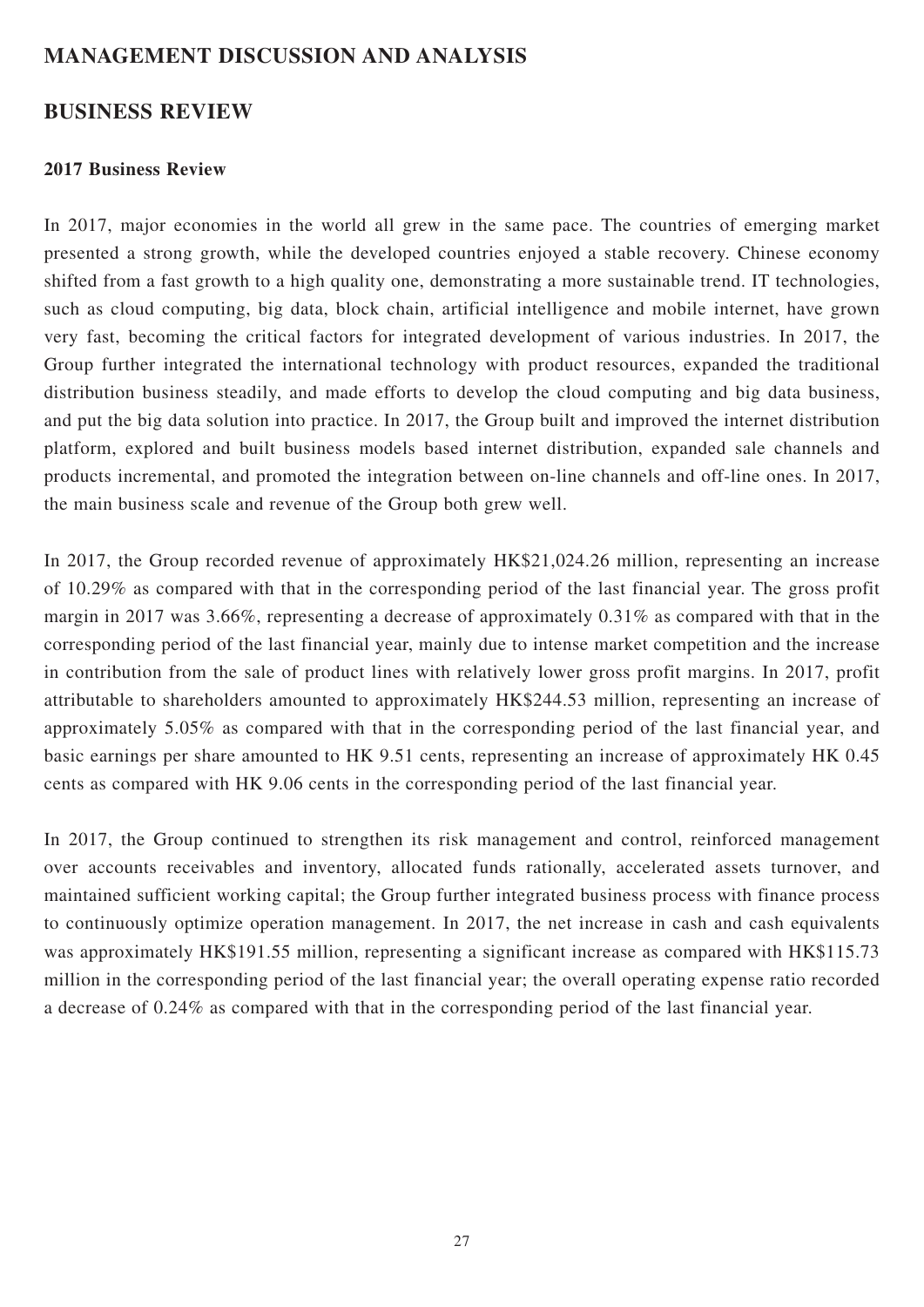**IT consumer products distribution business**: in view of the continuous demands drop in PC market, the Group deepened cooperation with core manufacturers, worked carefully and diligently improved the marketing and service capacity through on-line channels, ensuring a growth of scale and a sustainable market share. At the same time, the Group worked on to improve the functioning and operating systems of internet distribution platform, enhanced the business operation efficiency, and expanded the coverage of channels via various products combinations and professional on-line and off-line service. Revenue in this segment increased by 10.26% to HK\$10,809.34 million as compared with the corresponding period of last year, while its profit increased by 5.87% to HK\$194.40 million.

**IT corporate products distribution business:** the Group maintained good operation and achieved significant growth in the traditional distribution business, and continued to expand the scale of localization business. In terms of cloud computing, the Group actively sought new cooperation models and developed the business of cloud solutions. In terms of big data, the Group offered the optimized and integrated products and service to customer through domestic channel resources based on the worldleading technology platform and products, launching big data solutions for industries. Revenue in this segment increased by 11.84% to HK\$5,560.74 million as compared with the corresponding period of last year. Profit in this segment increased by 10.70% to HK\$256.70 million.

**Other business:** revenue in the smart phone segment increased by 8.54% to HK\$4,654.18 million as compared with the corresponding period of last year due to growing sales channels. Profit in this segment decreased by 67.44% to HK\$13.89 million as compared with the corresponding period of last year due to the drop of sales of LBS product with relative high margin.

To enhance the trading liquidity of the shares of the Company and to promote the Company's corporate image to public investors, the Company submitted an application for the transfer of listing of its shares from the GEM to the Main Board of the Stock Exchange to the Stock Exchange on 28 April 2015 and subsequently made a re-submission to the Stock Exchange on 6 November 2015 (the "Second Application"). The Second Application lapsed on 6 May 2016 and no re-submission has been made at this stage. For further details, please refer to the announcements of the Company dated 28 April 2015, 6 November 2015 and 6 May 2016. The Company may make re-submission as and when the Board considers appropriate and further updates will be provided by the Company from time to time as and when appropriate.

On 4 May 2017, Mr. Yu Xiao and Mr. Wu Xiangtao have tendered their resignations as executive Directors with effect from 4 May 2017 in order to devote more time to their other business commitments. Mr. Li Jin and Mr. Yang Jun have been appointed as executive Directors with effect from 4 May 2017. In addition, Mr. Zhao Yong has appointed Mr. Li Jin as his alternate director with effect from 4 May 2017. For further details, please refer to the announcement of the Company dated 4 May 2017.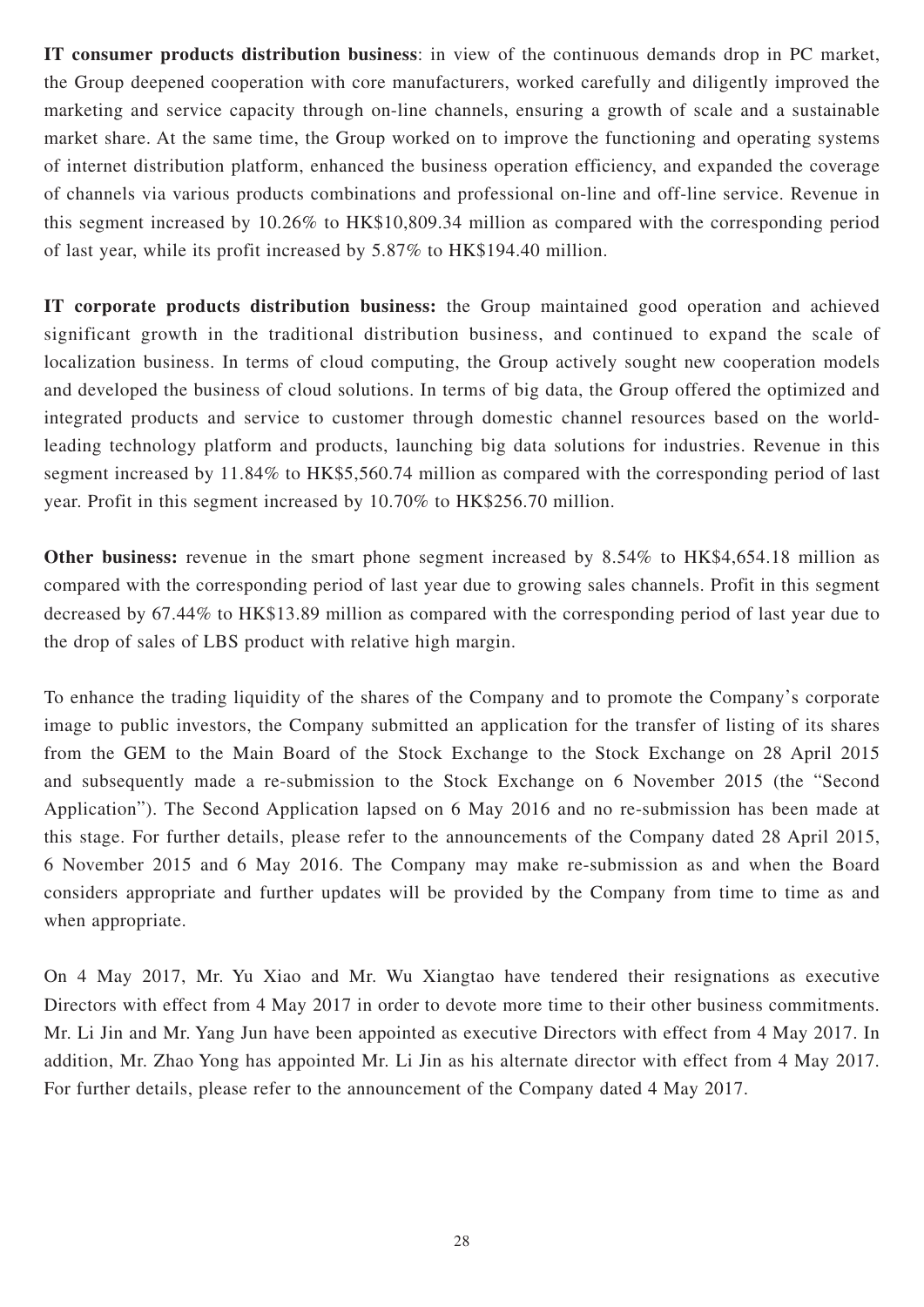## **LIQUIDITY AND FINANCIAL RESOURCES**

For the year ended 31 December 2017, the Group's financial and liquidity positions remained healthy and stable. As at 31 December 2017, the aggregate outstanding borrowings of the Group were approximately HK\$459.82 million (2016: HK\$315.07 million), which were partially unsecured and interest bearing. The increase in the Group's borrowings was due to the increase in demand of payment as compared with the corresponding period of last year. The Group's cash and bank balances amounted to approximately HK\$597.65 million (2016: HK\$307.40 million), together with trade and bills receivables amounting to approximately HK\$1,494.68 million (2016: HK\$1,400.83 million). For the year ended 31 December 2017, the Group's net current assets amounted to approximately HK\$1,554.38 million (2016: HK\$1,323.90 million) and the Group did not have any charges on its fixed assets (2016: Nil). The net gearing ratio (total net debt/total shareholders' equity) of the Group as at 31 December 2016 was 1.86 times (2016: 1.81 times). The management of the Group is confident that with proper funding arrangements, the Group's financial resources are sufficient to finance its daily operations.

The Group's monetary assets and liabilities and transactions are principally denominated in Renminbi, Hong Kong dollars and United States dollars. As the spread of exchange rate of Renminbi is locked and the exchange rate between Hong Kong dollars and United States dollars is pegged, the Group believes its exposure to exchange risk is minimal. The Company will however continue to monitor the situation and assess whether any hedging arrangement is necessary.

## **EMPLOYMENT AND REMUNERATION POLICY**

As at 31 December 2017, the total number of the Group's staff was 1,063 (2016: 1,203 staff). For the year ended 31 December 2017, Total staff costs (including Directors) amounted to approximately HK\$221.75 million (2016: HK\$236.22 million). The Group remunerates its employees based on their performance, experience and the prevailing industry practice. The remuneration of executive Directors is determined based on the Company's financial position in a fixed sum; whereas the remuneration of independent non-executive Directors is determined with reference to the prevailing market conditions and the workload. The Group provides retirement benefit for its employees in Hong Kong in the form of mandatory provident fund, and pays social pension insurance and housing provident fund for its employees in China in accordance with the local laws and regulations.

During the year ended 31 December 2017, there were no outstanding share options granted or exercised as the share option scheme previously adopted by the Company had expired.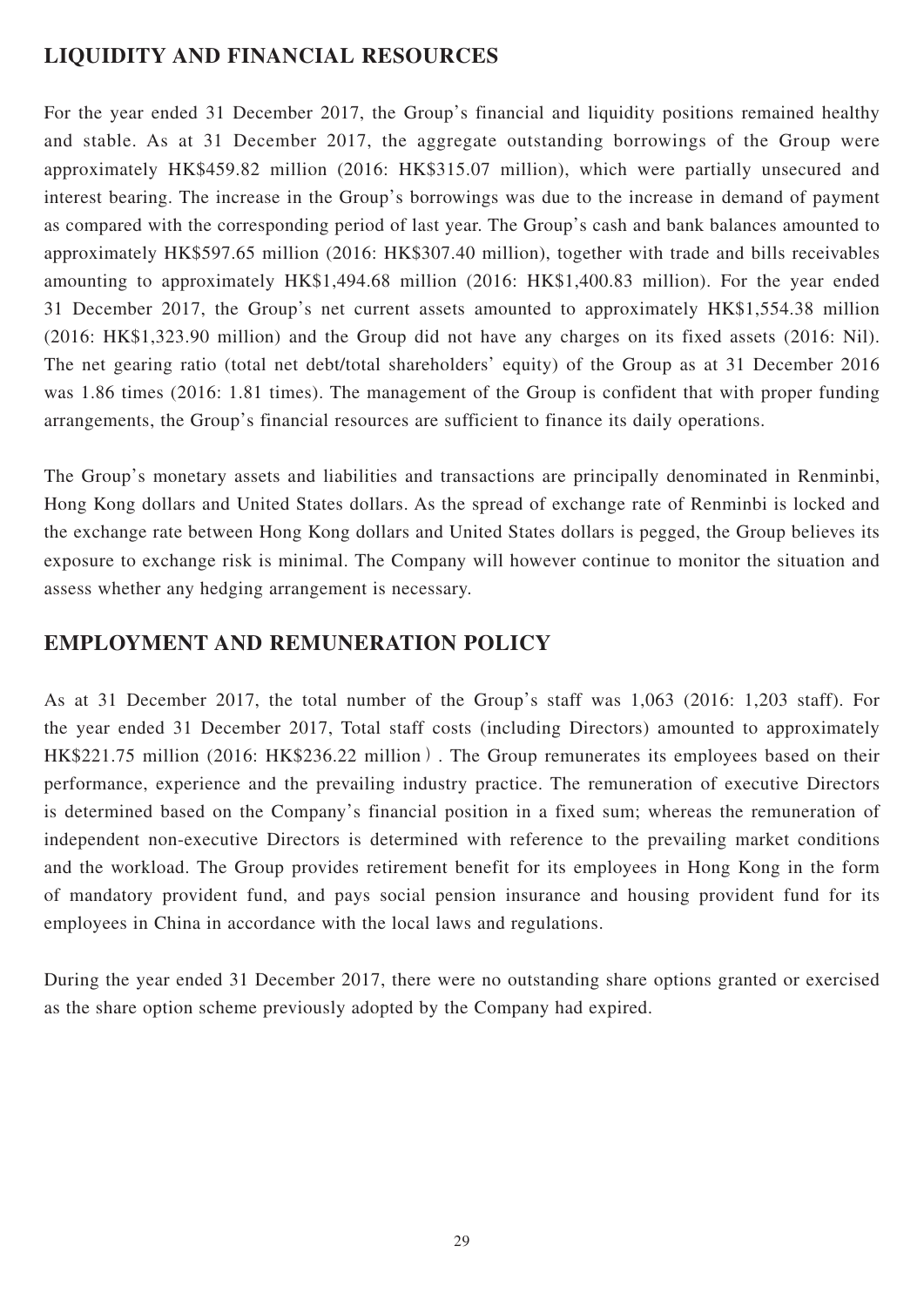The Group did not experience any significant labour disputes or substantial changes in the number of its employees that led to any disruption of normal business operations. The Directors consider that the Group has developed good relationships with its employees.

## **EVENTS OCCURRED SINCE THE END OF THE FINANCIAL YEAR**

There was no significant events occurred after 31 December 2017 that might affect the Group.

### **OUTLOOK**

Going forward, in 2018, the global economy is expected to maintain a good growing trend, while still faced with certain risks and challenges, resulting in great uncertainties and mounting systemic financial risks in global trade. Driven by supply-side structural reform and strategy of innovationdriven development, Chinese economy will be kept on fast and steady growth track. As cloud computing technology develops and is used more in practice, the cloud application and cloud service will be used more widely in corporates. A new generation artificial intelligence will push all sectors in society and economy to accelerate their shift from being digital and network-based to being smart, creating new demands, new products and new industries. Under this new industry development trend, the Group will continue to shift itself to be an integrated IT service provider. In 2018, the Group will formulate the business operation policies of "expanding omni-channel, being professional, and developing new distribution and being a partner to help customer grow" to seize the opportunity for a fast growth. The Group will help manufacturers to construct a full omni-channel and provide support and service to Omni-Channel partners. The Group will define and lead the transform and upgrade of IT distribution industry in China, and explore for new markets, new products and new models that could add value to our partners. Confident about its capacity in this industry and its choice of a path for development, the Group will share its growth with partners and create more value for our shareholders.

### **DIVIDEND**

The Board recommended the payment of final dividend of HK\$0.03 per share of the Company (the "Share(s)") in respect of the year ended 31 December 2017 (2016: HK\$0.03 per Share), and there is no arrangement that a Shareholder has waived or agreed to waive any dividend. The final dividend is expected to be paid on Thursday, 7 June 2018 to all Shareholders whose name appear on the register of members of the Company at the close of business on Thursday, 24 May 2018 and is subject to approval by the Shareholders at the forthcoming annual general meeting of the Company ("AGM").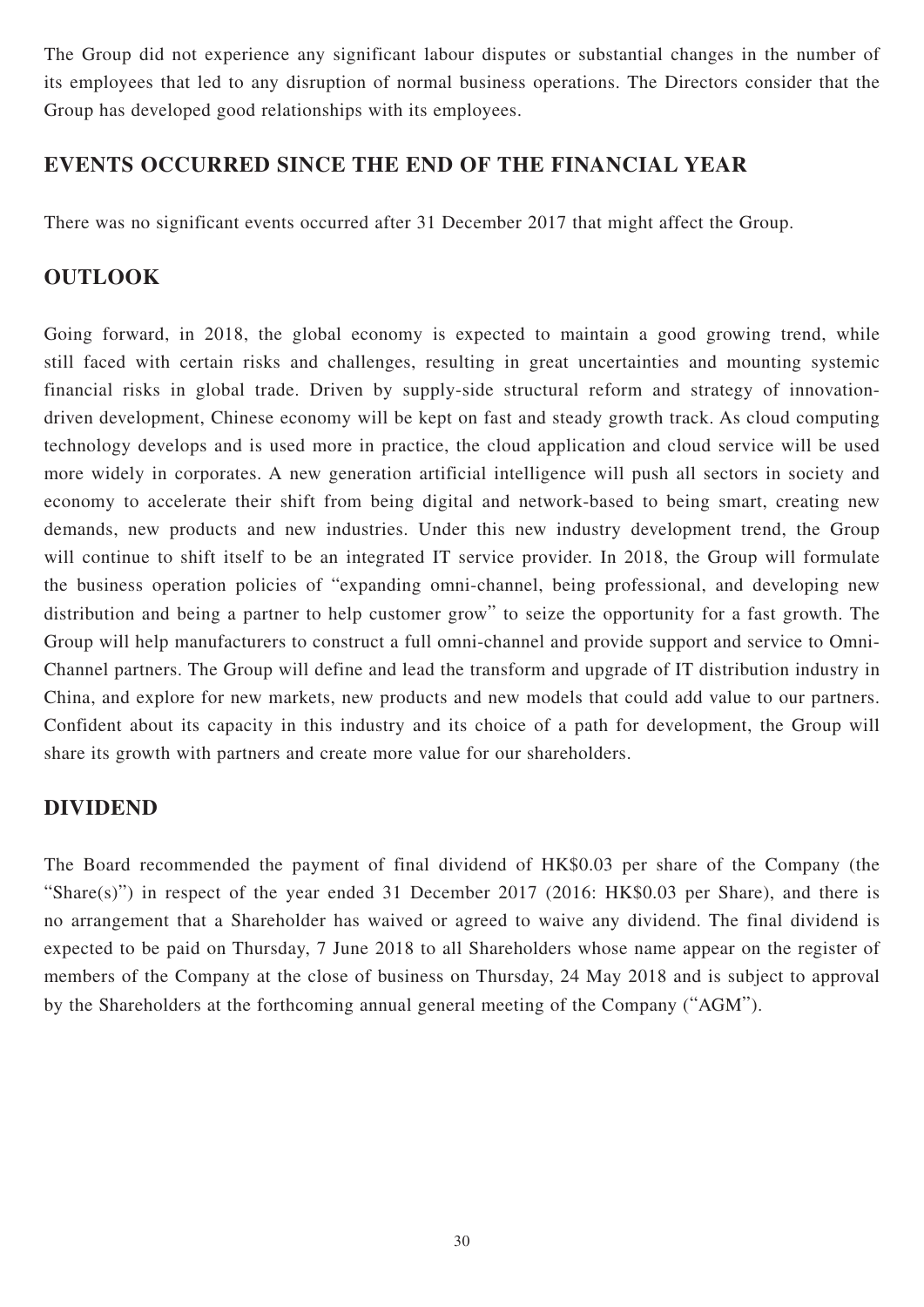## **CLOSURE OF REGISTER OF MEMBERS FOR AGM**

The AGM is scheduled to be held on Friday, 18 May 2018. The Company's register of members will be closed from Tuesday, 15 May 2018 to Friday, 18 May 2018, both days inclusive, for the purpose of determining the entitlements of the Shareholders to attend and vote at the AGM. During this period, no transfer of Shares will be registered. In order to qualify for attending and voting at the AGM, all transfer forms accompanied by the relevant share certificates must be lodged with the Company's branch share registrar in Hong Kong, Hong Kong Registrars Limited of Shops 1712-1716, 17th Floor, Hopewell Centre, 183 Queen's Road East, Wanchai, Hong Kong not later than 4:30 p.m. on Monday, 14 May 2018.

## **CLOSURE OF REGISTER OF MEMBERS FOR PROPOSED FINAL DIVIDEND**

The Company's register of members will be closed from Friday, 25 May 2018 to Tuesday, 29 May 2018, both days inclusive, for the purpose of determining the entitlements of the Shareholders to the proposed final dividend of HK\$0.03 per Share for the year ended 31 December 2017, if approved at the AGM. During this period, no transfer of Shares will be registered. In order to qualify for the proposed final dividend, all transfer forms accompanied by the relevant share certificates must be lodged with the Company's branch share registrar in Hong Kong, Hong Kong Registrars Limited of Shops 1712-1716, 17th Floor, Hopewell Centre, 183 Queen's Road East, Wanchai, Hong Kong not later than 4:30 p.m. on Thursday, 24 May 2018. The proposed final dividend will be paid to Shareholders whose names appear on the register of members of the Company at 4:30 p.m. on Thursday, 24 May 2018.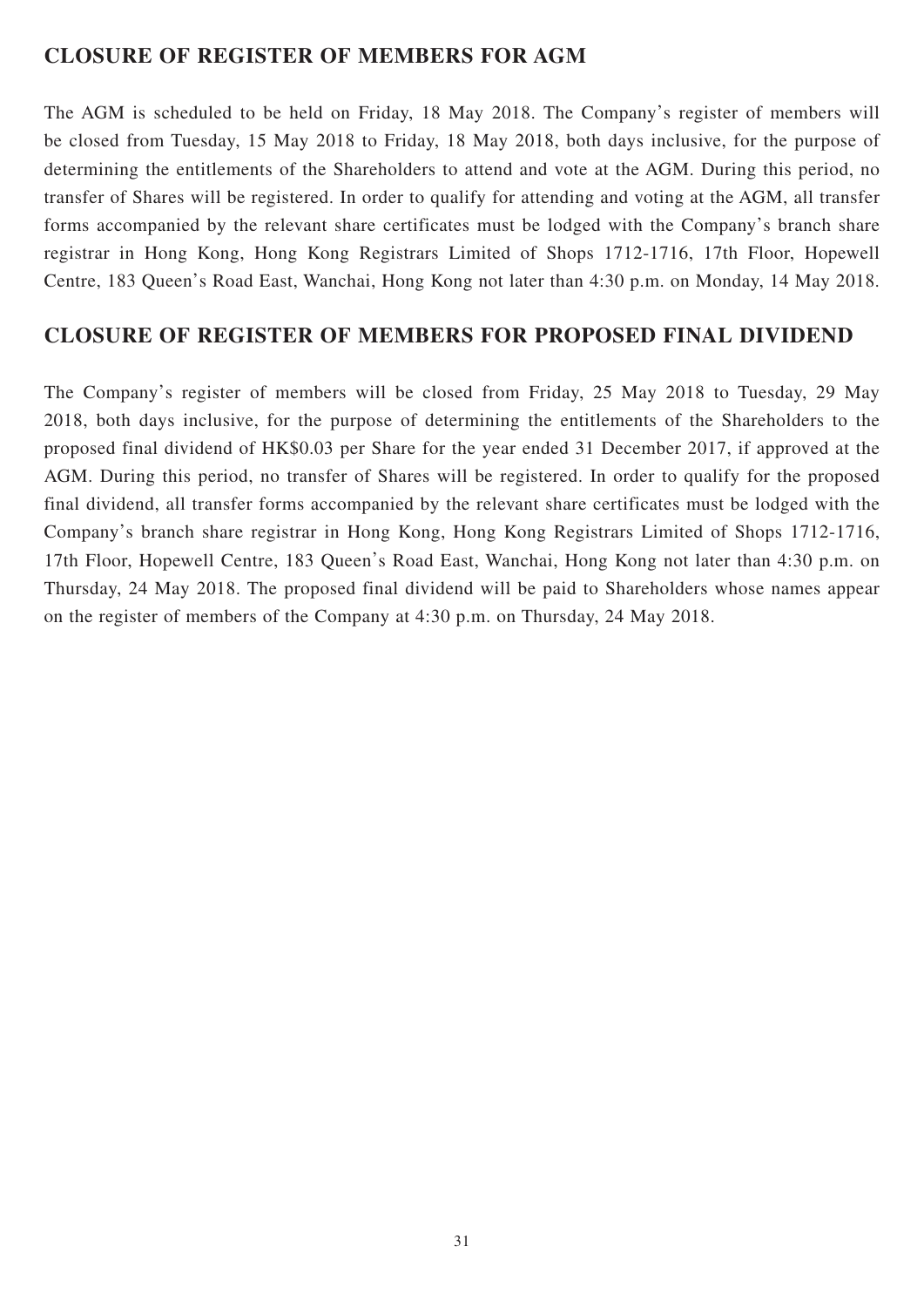## **INTERESTS OF THE DIRECTORS IN THE COMPANY**

As at 31 December 2017, the interests or short positions of the Directors and chief executives of the Company in the Shares, underlying Shares or debentures of the Company and its associated corporations (within the meaning of Part XV of the Securities and Futures Ordinance (Chapter 571 of the Laws of Hong Kong) (the "SFO")) which are required (a) to be notified to the Company and the Stock Exchange pursuant to Division 7 and 8 of Part XV of the SFO (including interests or short positions which they are taken or deemed to have under such provisions of the SFO); or (b) pursuant to Section 352 of the SFO, to be entered in the register referred to therein; or (c) have to be notified to the Company and the Stock Exchange pursuant to the required standards of dealing by directors as referred to in Rule 5.46 of the GEM Listing Rules were as follows:

| <b>Name of Director</b>                   | Capacity                             | Number of<br><b>Shares held</b> | Approximate<br>percentage<br>of interest<br>% |
|-------------------------------------------|--------------------------------------|---------------------------------|-----------------------------------------------|
| Mr. Zhu Jianqiu<br>$("Mr. Zhu")$ (Note a) | Interest in a controlled corporation | $82,415,762 \; (L)$             | 5.67                                          |

Note:

(a) Mr. Zhu is the sole shareholder of the Typical Faith Limited, which in turn held 82,415,762 Shares.

Save as disclosed in this paragraph, as at 31 December 2017, none of the Directors or chief executives of the Company had interests in any securities of the Company or any of its associated corporations (within the meaning of Part XV of the SFO) which are required (a) to be notified to the Company and the Stock Exchange pursuant to Divisions 7 and 8 of Part XV of the SFO (including interests or short positions which they are taken or deemed to have under such provisions of the SFO); or (b) pursuant to section 352 of the SFO, to be entered in the register referred to therein; or (c) have to be notified to the Company and the Stock Exchange pursuant to the required standards of dealing by directors as referred to in Rule 5.46 of the GEM Listing Rules.

## **DIRECTORS' RIGHTS TO ACQUIRE SHARES OR DEBENTURES**

At no time during the year ended 31 December 2017 were rights to acquire benefits by means of the acquisition of Shares in or debentures of the Company granted to any Director or their respective spouse or minor children, or were any such rights exercised by them; or was the Company, its holding company, or any of its subsidiaries a party to any arrangement to enable the Directors to acquire such rights in any other body corporate.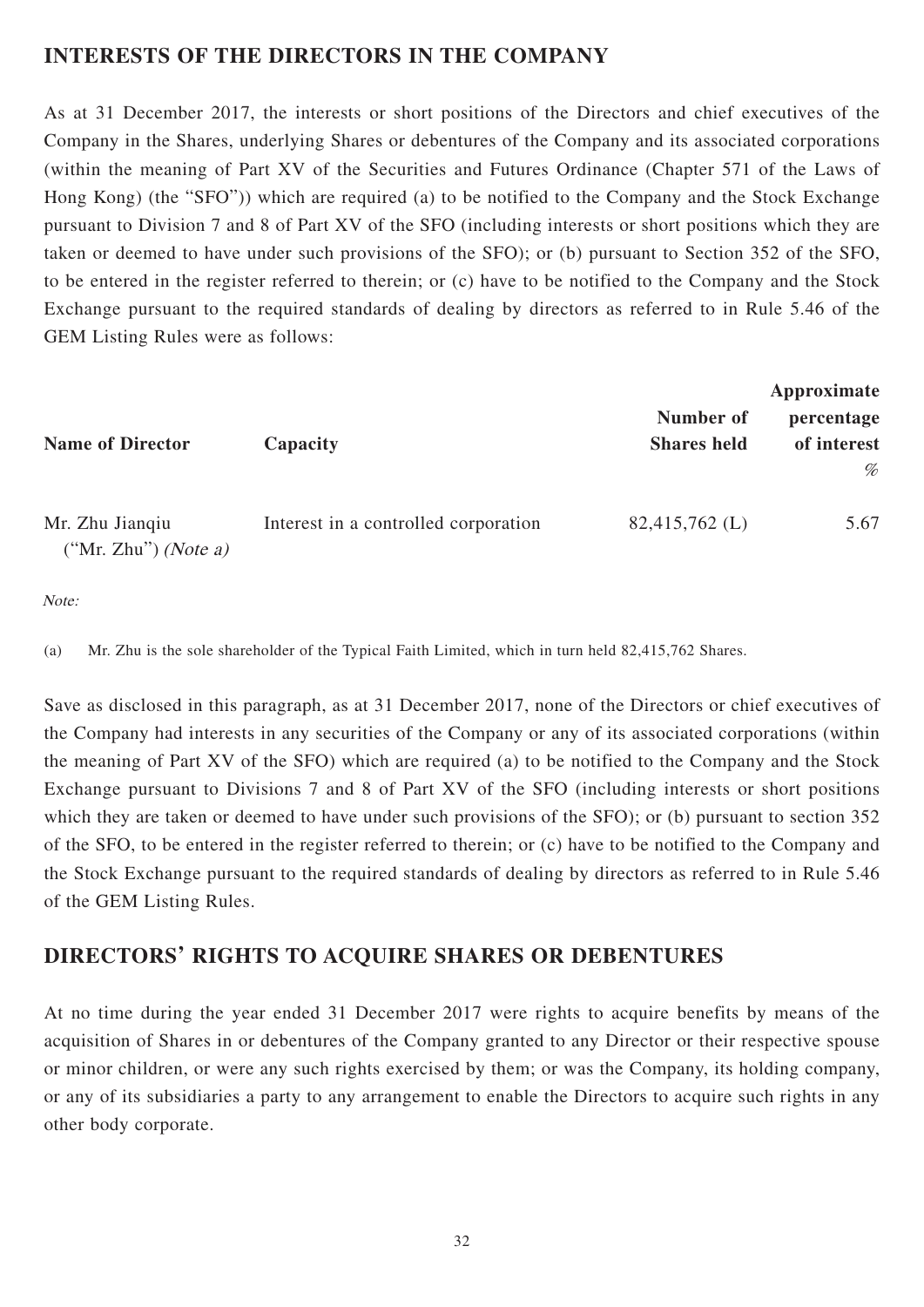## **INTERESTS OF THE SUBSTANTIAL SHAREHOLDERS IN THE COMPANY**

So far as was known to the Directors, as at 31 December 2017, the persons or companies (not being a Director or chief executive of the Company) whose interests in the Shares or underlying Shares or debentures of the Company which would fall to be disclosed or were notified to the Company and the Stock Exchange pursuant to the positions under Divisions 2 and 3 of Part XV of the SFO as recorded in the register required to be kept under section 336 of the SFO or who were directly or indirectly deemed to be interested in 5% or more of the nominal value of any class of share capital carrying rights to vote in all circumstances at general meetings of any member of the Group were as follows:

### **Long positions in Shares**

| Name of<br>substantial Shareholder                                                                   | Capacity                                  | <b>Class of Shares</b> | Number of<br><b>Shares</b> held        | Approximate<br>percentage of<br>interest in<br>relevant class<br>of Shares<br>(Note $a$ )<br>% |
|------------------------------------------------------------------------------------------------------|-------------------------------------------|------------------------|----------------------------------------|------------------------------------------------------------------------------------------------|
| Sichuan Changhong<br>Electric Co, Limited                                                            | Interest of controlled<br>corporation and | Ordinary               | $1,008,368,000$ (L)<br>(Note b)        | 69.32                                                                                          |
| ("Sichuan Changhong")                                                                                | beneficial owner                          | Preference             | $1,115,868,000$ (L)<br>(Note c)        | 100.00                                                                                         |
| Changhong (Hong Kong)<br><b>Trading Limited</b>                                                      | Interest of controlled<br>corporation and | Ordinary               | 913,000,000 (L)<br>(Note d)            | 62.76                                                                                          |
| ("Changhong Hong Kong")                                                                              | beneficial owner                          | Preference             | $1,115,868,000$ (L)<br>(Note c)        | 100.00                                                                                         |
| Fit Generation Holding Limited<br>("Fit Generation")                                                 | Beneficial owner                          | Ordinary<br>Preference | 897,000,000 (L)<br>$1,115,868,000$ (L) | 61.66<br>100.00                                                                                |
| Sichuan Investment Management<br>Company Limited<br>("Sichuan Investment<br>Management") (Note $e$ ) | Beneficial owner                          | Ordinary               | 83,009,340 (L)                         | 5.70                                                                                           |
| <b>Sichuan Provisional Investment</b><br>Group Company Limited<br>("Sichuan Investment") (Note $e$ ) | Interest of controlled<br>corporation     | Ordinary               | 83,009,340 (L)                         | 5.70                                                                                           |
| Typical Faith Limited (Note f)                                                                       | Beneficial owner                          | Ordinary               | 82,415,762 (L)                         | 5.67                                                                                           |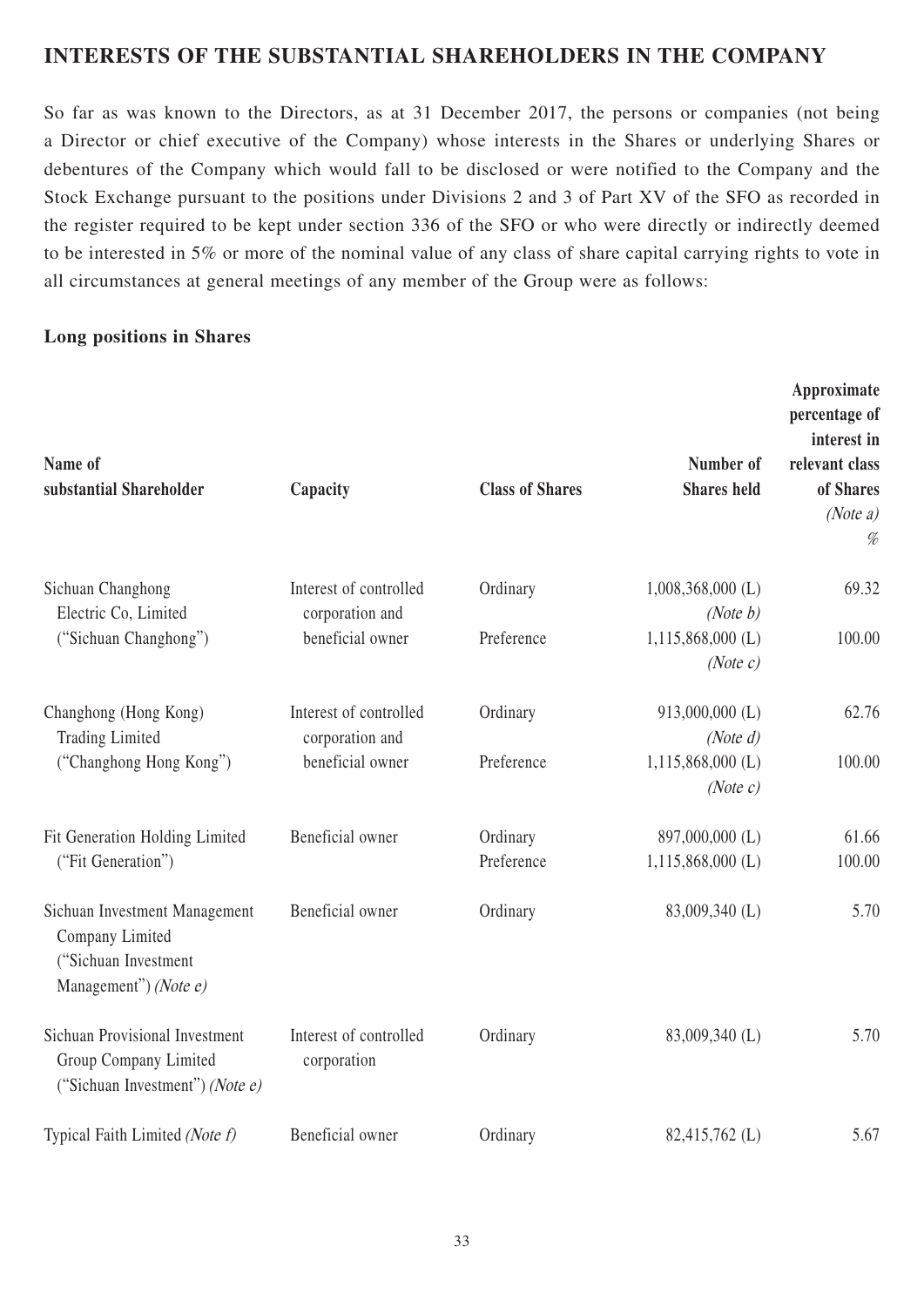#### Notes:

- (a) The percentages are calculated based on the total number of Shares and preference shares of the Company in issue as at 31 December 2017, which were 1,454,652,000 and 1,115,868,000, respectively.
- (b) Of the 1,008,368,000 Shares held by Sichuan Changhong, 95,368,000 Shares were held directly, 16,000,000 Shares were held through its wholly-owned subsidiary, Changhong Hong Kong and 897,000,000 Shares were held through Fit Generation, which is wholly-owned by Changhong Hong Kong. Sichuan Changhong is therefore deemed to be interested in the Shares held by Changhong Hong Kong and Fit Generation for the purpose of the SFO.
- (c) 1,115,868,000 preference shares of the Company were held by Fit Generation, which is wholly-owned by Changhong Hong Kong, which is a wholly-owned subsidiary of Sichuan Changhong. Each of Sichuan Changhong and Changhong Hong Kong is therefore deemed to be interested in the preference shares of the Company held by Fit Generation for the purpose of the SFO.
- (d) Of the 913,000,000 Shares held by Changhong Hong Kong, 16,000,000 Shares were held directly and 897,000,000 Shares were held through Fit Generation. As Fit Generation is wholly-owned by Changhong Kong Kong, Changhong Hong Kong is deemed to be interested in the Shares held by Fit Generation for the purpose of the SFO.
- (e) Sichuan Investment Management is wholly-owned by Sichuan Investment Group, which is deemed to be interested in the Shares held by Sichuan Investment Management for the purpose of the SFO.
- (f) Typical Faith Limited is wholly-owned by Mr. Zhu.

Save as disclosed above, as at 31 December 2017, the Directors were not aware of any other person who had an interest or short position in the Shares or underlying Shares of the Company which would fall to be disclosed under Divisions 2 and 3 of Part XV of the SFO, or who was interested in 5% or more of the nominal value of any class of share capital, or options in respect of such capital, carrying rights to vote in all circumstances at general meetings of the Company.

## **DIRECTOR'S INTEREST IN A COMPETING BUSINESS**

Sichuan Changhong is a substantial shareholder of the Company established in the PRC of which shares are listed on the Shanghai Stock Exchange. Sichuan Changhong is principally engaged in the wholesale business of consumer home electronics items under the name of "Changhong".

Save as disclosed in this paragraph, none of the Directors or the substantial shareholders of the Company (as defined in the GEM Listing Rules) had an interest in a business which competes or may compete with the business of the Group during the period under review.